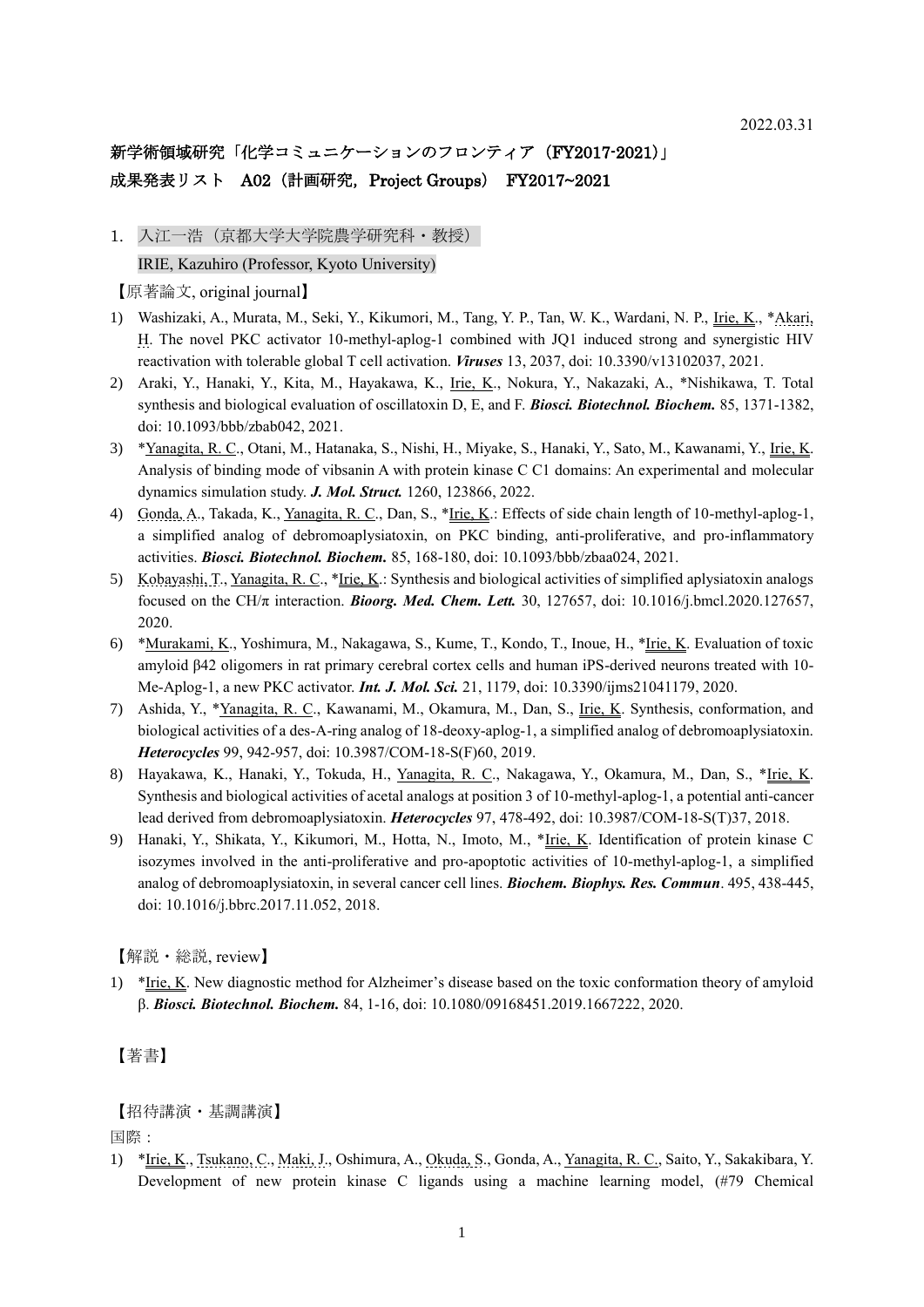Communications through Natural and Synthetic Bioactive Compounds), PACIFICHEM2021, Hawaii, USA, Dec. 2021. (招待講演)

国内:

- 1) 入江一浩. アミロイド βの毒性配座理論を基盤としたアルツハイマー病の予防戦略. 日本農芸化 学会関西・中部支部 2019 年度合同神戸大会,神戸市,9 月,2019.(招待講演)
- 2) 入江一浩. アミロイド βの毒性配座理論を基盤としたアルツハイマー病の予防戦略. 日本農芸化 学会東北支部 2019 年度大会, 弘前市, 11 月, 2019. (招待講演)
- 3) 入江一浩. 新規 PKC リガンドの開発と HIV の Shock & Kill 療法への応用. 新学術領域研究(化 学コミュニ)第 6 回公開シンポジウム,横浜市,12 月,2019.(招待講演)
- 4) 塚野千尋.合成化学を基盤とした非典型ストリゴラクトン・アベナオールの構造確認と構造活性相 関研究.新学術領域研究(化学コミュニ)第 4 回若手シンポジウム,横浜市,12 月,2019.(招待 講演)
- 5) 入江一浩.「2019 年度日本農芸化学会賞受賞講演」アミロイド β の毒性配座理論を基盤としたアル ツハイマー病の予防戦略.2019 年度日本農芸化学会大会. 東京,3 月,2019.
- 6) 入江一浩.アプリシアトキシン単純化アナログ・10-Me-Aplog-1 の構造最適化とがん細胞増殖抑制 に関わる PKC アイソザイムの同定. 新学術領域研究 「化学コミュニケーションのフロンティア」 第2回公開シンポジウム. 京都市, 2月, 2018.
- 7) 入江一浩.アプリシアトキシン単純化アナログのがん細胞増殖抑制活性.先端モデル動物支援プラ ットフォーム成果発表会. 大津市,1 月,2018.

【特許等の出願状況】

【報道記事】

【受賞・表彰】

1) 入江一浩. 2019 年度日本農芸化学会賞, アミロイド β の毒性配座理論を基盤としたアルツハイマー 病の予防戦略, 公益社団法人日本農芸化学会, 2019 年 3 月 25 日

【アウトリーチ活動】

- 1) 入江一浩. アミロイドロ□ロタンパク質とは?~アルツハイマー病研究の最先端~ 第 98 回サイエ ンスカフェ伊丹, 伊丹市, 6 月, 2019.
- 2) 明里宏文, 鷲崎彩夏, 入江一浩. 人類はエイズを克服できるか?京都大学アカデミックデイ 2019, 京都市, 9 月, 2019.
- 3) 入江一浩, 村上一馬. アミロイド β の凝集を抑制する天然物. 京都大学アカデミックデイ 2018(京 都大学, 京都市, ポスター発表, 2018) 2018 年 9 月 22 日 (参加者数: 約 400 名)
- 4) 入江一浩. 化学的手法に基づくアルツハイマー病の新しい予防戦略. グローバルサイエンスキャン パス京都大学 (ELCAS 2017) (京都大学, 京都市, 講義, 2017) 2017 年10 月 7 日 (参加者数: 約 50 名)
- 5) 入江一浩, 村上一馬, 久米利明. アミロイド β の構造解析と診断への応用. 京都大学アカデミック デイ 2017 (京都大学, 京都市, ポスター発表, 2017) 2017 年 9 月 30 日 (参加者数:約 400 名)

# 2. 村田道雄(大阪大学大学院理学研究科・教授) MURATA, Michio (Professor, Osaka University)

【原著論文, original journal】

1) Umegawa, Y.; Yamamoto, T., Dixit, M., Funahashi, K., Seo, S., Nakagawa, Y., Suzuki, T., Matsuoka, S., Tsuchikawa, H., Hanashima, S., Oishi, T., Matsumori, N., \*Shinoda, W., \*Murata, M. Amphotericin B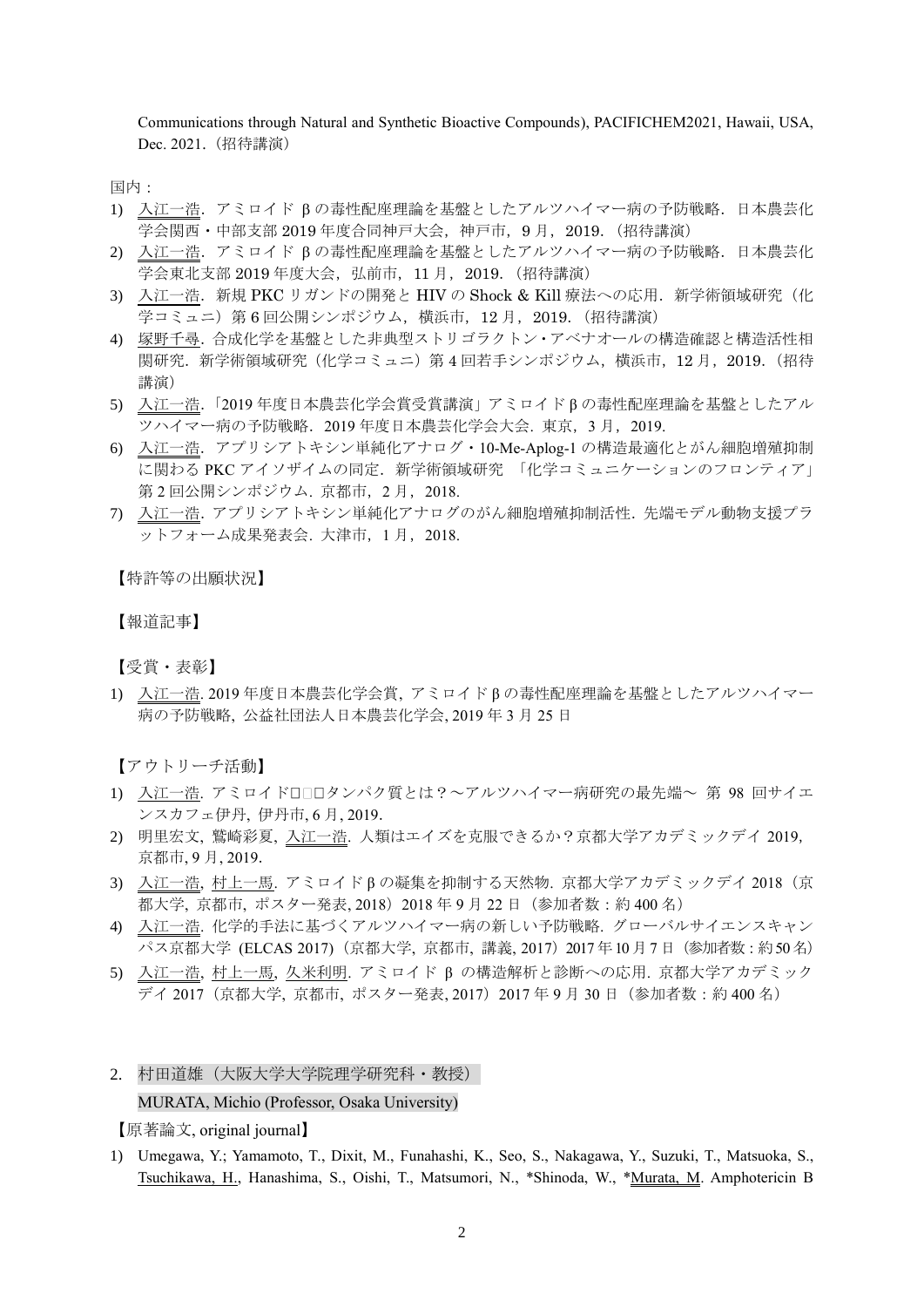Assembles into Seven-Molecule Ion Channels in Membrane Domain. *ChemRxiv* 2021. doi: 10.26434/chemrxiv-2021-46790-v2.

- 2) Nakano, M., \*Hanashima, S., Hara, T., Kabayama, K., Asahina, Y., Hojo, H., Komura, N., Ando, H., Nyholm, T. K. M., Slotte, P., \*Murata, M. FRET Detects Lateral Interaction between Transmembrane Domain of EGF Receptor and Ganglioside GM3 in Lipid Bilayers. *Biochim. Biophys. Acta*, 1863, 183623, doi: 10.1016/j.bbamem.2021.183623, 2021.
- 3) Ondevilla, J. C., \*Hanashima, S., Mukogawa, A., Umegawa, Y., \*Murata, M. Diosgenin-induced physicochemical effects on phospholipid bilayers in comparison with cholesterol. *Bioorg. Med. Chem. Lett.* 36, 127816, doi: 10.1016/j.bmcl.2021.127816, 2021.
- 4) \*Nakazaki, A., Mouri, S., Nakane, Y., Ishikawa, Y., Yotsu-Yamashita, M., Nishikawa, T. The Synthesis of simplified analogues of crambescin B carboxylic acid and their inhibitory activity of voltage-gated sodium channels: new aspects of structure-activity relationships. *Heterocycles*, 2021, in press
- 5) Hirata, Y., Nakazaki, A., \*Nishikawa, T. Synthesis of the eight-membered carbocycle of brachialactone by intramolecular Mizoroki-Heck reaction. *Tetrahedron Lett***.** 90, 153608, doi: 10.1016/j.tetlet.2021.153608, 2022.
- 6) \*Hanaki, Y., Araki, Y., Nishikawa, T., Yanagita, R. C.: Evaluation of the in vitro cytotoxicity of oscillatoxins E and F under nutrient-starvation culture conditions. Fundam. *Toxicol. Sci.*, 8 (3), 69-73, doi: 10.2131/fts.8.69, 2021.
- 7) \*Hanaki, Y., Araki, Y., Nishikawa, T., Yanagita, R. C.: Oscillatoxin E and Its C7 Epimer Show Distinct Growth Inhibition Profiles against Several Cancer Cell Lines. *Heterocycles*, 102 (12), 2353-2362, 2021.
- 8) Miyasaka, T., Adachi, M., \*Nishikawa, T. Synthesis of the 8-Deoxy Analogue of 4,9-Anhydro-10-hemiketal-5-deoxy-tetrodotoxin, a Proposed Biosynthetic Precursor of Tetrodotoxin. *Org. Lett.* 23, 9232-9236, doi: 10.1021/acs.orglett.1c03565, 2021.
- 9) Araki, Y., Hanaki, Y., Kita, M., Hayakawa, K., Irie, K., Nokura, Y., Nakazaki, A., \*Nishikawa, T. Total Synthesis and biological evaluation of oscillatoxins D, E, and F. *Biosci. Biotechnol. Biochem. 85* (6), 1371- 1382, doi: 10.1093/bbb/zbab042, 2021.
- 10) Umeno, K., Onoue, H., Konoki, K., Torikai, K., Yasuno, Y., Satake, M., and \*Oishi, T. Convergent synthesis of the WXYZA'B'C'D'E'F' ring segment of maitotoxin. *Bull. Chem. Soc. Jpn.*, in press, doi: 10.1246/bcsj.20210397
- 11) Steele, T., Brunson, J. K., Maeno, Y., Terada, R., Allen, A. E., Yotsu-Yamashita, M., \*Chekan J. R., \*Moore, B. S. Domoic acid biosynthesis in the red alga Chondria armata suggests a complex evolutionary history for toxin production, *Proc. Natl. Acad. Sci. U.S.A.* 119 (6), e2117407119, 2022.
- 12) \*Mebs, D., Schneider, J. V., Schröder, O., Yotsu-Yamashita, M. Harley, J. R., Mogk, L., Köhler, G. A study on the genetic population structure and the tetrodotoxin content of rough-skinned newts, *Taricha granulosa* (Salamandridae), from their northern range of distribution, *Toxicon*, 206, 38-41, 2022.
- 13) Maeno, Y., Kotaki, Y., Terada, R., Hidaka, M., Cho, Y., Konoki, K., \*Yotsu-Yamashita, M. Preparation of domoic acid analogues using a bioconversion system, and their toxicity in mice, online published, *Org. Biomol. Chem. 19*, 7894-7902, 2021.
- 14) \*Mebs, D., Yotsu-Yamashita, M. Acquiring toxicity of a newt, Cynops orientalis, *Toxicon*, 198, 32-35, 2021.
- 15) Kudo, Y., Hanifin, C. T., \*Yotsu-Yamashita, M. Identification of Tricyclic Guanidino Compounds from the Tetrodotoxin-Bearing Newt Taricha granulosa, *Org. Lett. 23*, 3513-3517, 2021.
- 16) Numano, S., Kudo, Yuta., Cho, Y, Konoki, K., Kaga, Y., Nagasawa, K., \*Yotsu-Yamashita, M., Two new skeletal analogues of saxitoxin found in the scallop, *Patinopecten yessoensis*, as possible metabolites of paralytic shellfish toxins. *Chemosphere,* in press. doi: 10.1016/j.chemosphere.2021.130224, 2021.
- 17) Watanabe, S., Nishikawa, T., \*Nakazaki, A. Total Synthesis of the Cardiotonic Steroid (+)-Cannogenol. *J. Org. Chem,* in press, doi: org/10.1021/acs.joc.0c02966, 2021.
- 18) Uenoyama, R., Miyazaki, T., Hurst, J., Beynon, R., Asachi, M., Murooka, T., Onoda, I., Miyazawa, Y., Katayama, T., Yamashita, T., Kaneko, S., Nishikawa, T., \*Miyazaki, M. The characteristic response of domestic cats to plant iridoids allows them to gain chemical defense against mosquitoes. *Sci. Adv.* 7. in press, doi: 10.1126/sciadv.abd9135, 2021. [press release]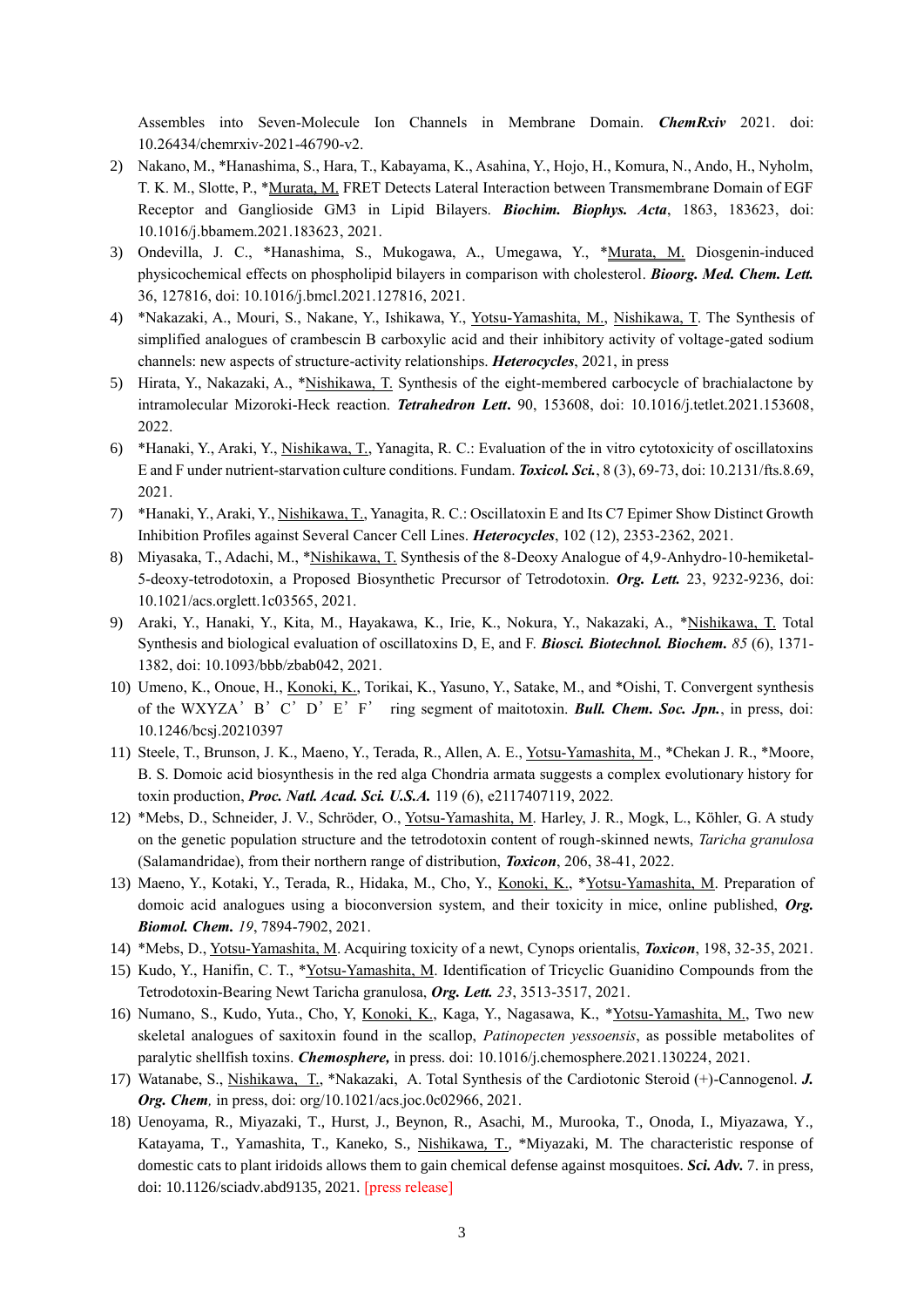- 19) \*ho, Y., Hidema, S., Omura, T., Koike, K., Koike, K., Oikawa, H., Konoki, K., Oshima, Y., Yotsu-Yamashita, M. SxtA localizes to chloroplasts and changes to its 3'UTR may reduce toxin biosynthesis in non-toxic Alexandrium catenella (Group I), *Harmful Algae,* 101, 101972, 2021. Invited Feature Article.
- 20) \*Nishikawa, K., Noguchi, T., Kikuchi, S., Maruyama, T., Araki, Y., Yotsu-Yamashita, M., \*Morimoto, Yoshiki. Tetrodotoxin Framework Construction from Linear Substrates Utilizing a Hg(OTf)<sub>2</sub>-Catalyzed Cycloisomerization Reaction: Synthesis of the Unnatural Analogue 11-nor-6,7,8-Trideoxytetrodotoxin, *Org. Lett*, doi: 10.1021/acs.orglett.1c00125. Publication Date: February 12, 2021.
- 21) Suo, R., Kashitani, M., Oyama, H., Adachi, M., Nakahigashi, R., Sakakibara, R., Nishikawa, T., Sugita, H., \*Itoi, S. First Detection of Tetrodotoxins in the Cotylean Flatworm *Prosthiostomum trilineatum*. *Marine Drugs*, *19*, 40, doi: [10.3390/md19010040,](https://dx.doi.org/10.3390%2Fmd19010040) 2020.
- 22) Araki, Y., Nakazaki, A., \*Nishikawa, T. Biomimetic Synthesis of the CDE Ring Moiety of Physalins, Complex 13,14-Secosteroids. *Org. Lett.*, *23*, 989-994, doi: 10.1021/acs.orglett.0c04198, 2020.
- 23) Jiang, Y., Ozaki, T., Harada, M., Miyasaka, T., Sato, H., Miyamoto, K., Kanazawa, J., Liu, C., Maruyama, J., Adachi, M., Nakazaki, A.; Nishikawa, T., Uchiyama, M., Minami, A., \*Oikawa, H. Biosynthesis of Indole Diterpene Lolitrems: Radical-Induced Cyclization of an Epoxyalcohol Affording a Characteristic Lolitremane Skeleton. *Angew. Chem. Int. Ed.*, *59*, 17996-18002, doi: 10.1002/anie.202007280 , 2020.
- 24) Nakane, Y., Nakazaki, A., \*Nishikawa, T. Studies toward the synthesis of chartelline C. *J. Org. Chem.*, *85*, 7534-7542, doi: 10.1021/acs.joc.0c00643, 2020.
- 25) Niki, M., Hirata, Y., Nakazaki, A., Wu, J., Kawagishi, H., \*Nishikawa, T. Biomimetic Synthesis of Chaxine and its Related Compounds. *J. Org. Chem. 85*, 4848-4860, doi: 10.1021/acs.joc.9b03482, 2020.
- 26) Adachi, K., Yamada, T., Ishizuka, H., Oki, M., Tsunogae, S., Shimada, N., Chiba, O., Orihara, T., Hidaka, M., Hirokawa, T., Odagi, M., \*Konoki, K., \*Yotsu-Yamashita, M., \*Nagasawa, K. Synthesis of C12-keto saxitoxin derivatives with unusual inhibitory activity against voltage‐gated sodium channels. *Chem. Eur. J.* 26, 2025- 2033, 2020.
- 27) Kudo, Y., Hanifin, C., Kotaki, Y., \*Yotsu-Yamashita, M. Structures of N-hydroxy-type tetrodotoxin analogues and bicyclic guanidinium compounds found in toxic newts, *J. Nat. Prod.* 83, 9, 2706-2717, 2020 (ACS Editor's Choice, Open access)
- 28) \*Mebs, D., Yotsu-Yamashita, M., Hartmann, K., Elbert, C., Zehner, R., Toennes, S. W. Revisited Failure of tetrodotoxin to protect red-spotted newts, *Notophthalmus viridescens*, from endoparasites, *Toxicon*, 2020, 178, 77-81.
- 29) Ondevilla, J. C., \*Hanashima, S., Mukogawa, A., Umegawa, Y., \*Murata, M. Diosgenin-induced physicochemical effects on phospholipid bilayers in comparison with cholesterol. *Bioorg. Med. Chem. Lett.* (2021) 36, 127816. https://doi.org/10.1016/j.bmcl.2021.127816
- 30) Tsuchikawa, H., Ono, T., Yamagami, M., Umegawa, Y., \*Shinoda, W., \*Murata, M. Conformation and Orientation of Branched Acyl Chains Responsible for the Physical Stability of Diphytanoylphosphatidyl choline. *Biochemistry.* 59, 3929-3938, 2020.
- 31) Yano, Y., Hanashima, S., Tsuchikawa, H., Yasuda, T., Slotte, J. P., \*London, E., \*Murata, M. Sphingomyelin (and ent-sphingomyelin) form homophilic nanometer-sized subdomains within liquid ordered domains. *Biophys. J.* 119, 539-552, 2020.
- 32) Malabed, R., \*Hanashima, S., \*Murata, M., Sakurai K. Interactions of OSW-1 with lipid bilayers in comparison with digitonin and soyasaponin. *Langmuir.* 36(13), 3600-3610, (2020). doi: 10.1021/acs.langmuir.9b03957.
- 33) Adachi, K., Yamada, T., Ishizuka, H., Oki, M., Tsunogae, S., Shimada, N., Chiba, O., Orihara, T., Hidaka, M., Hirokawa, T., Odagi, M., \*Konoki, K., \*Yotsu-Yamashita, M., \*Nagasawa, K. Synthesis of C12-keto saxitoxin derivatives with unusual inhibitory activity against voltage‐gated sodium channels. *Chem. Eur. J.* 26, 2025- 2033, 2020.
- 34) Watanabe, R., Tanioka, M., Uchida, H., Matsushima, R., Oikawa, H., Matsumiya, M., Yotsu-Yamashita, M., \*Suzuki, T. Quantitation of tetrodotoxin and its analogues with a combination of liquid chromatography−tandem mass spectrometry and quantitative <sup>1</sup>H-NMR spectroscopy. *J. Agric. Food Chem.* 67, 12911-12917, 2019.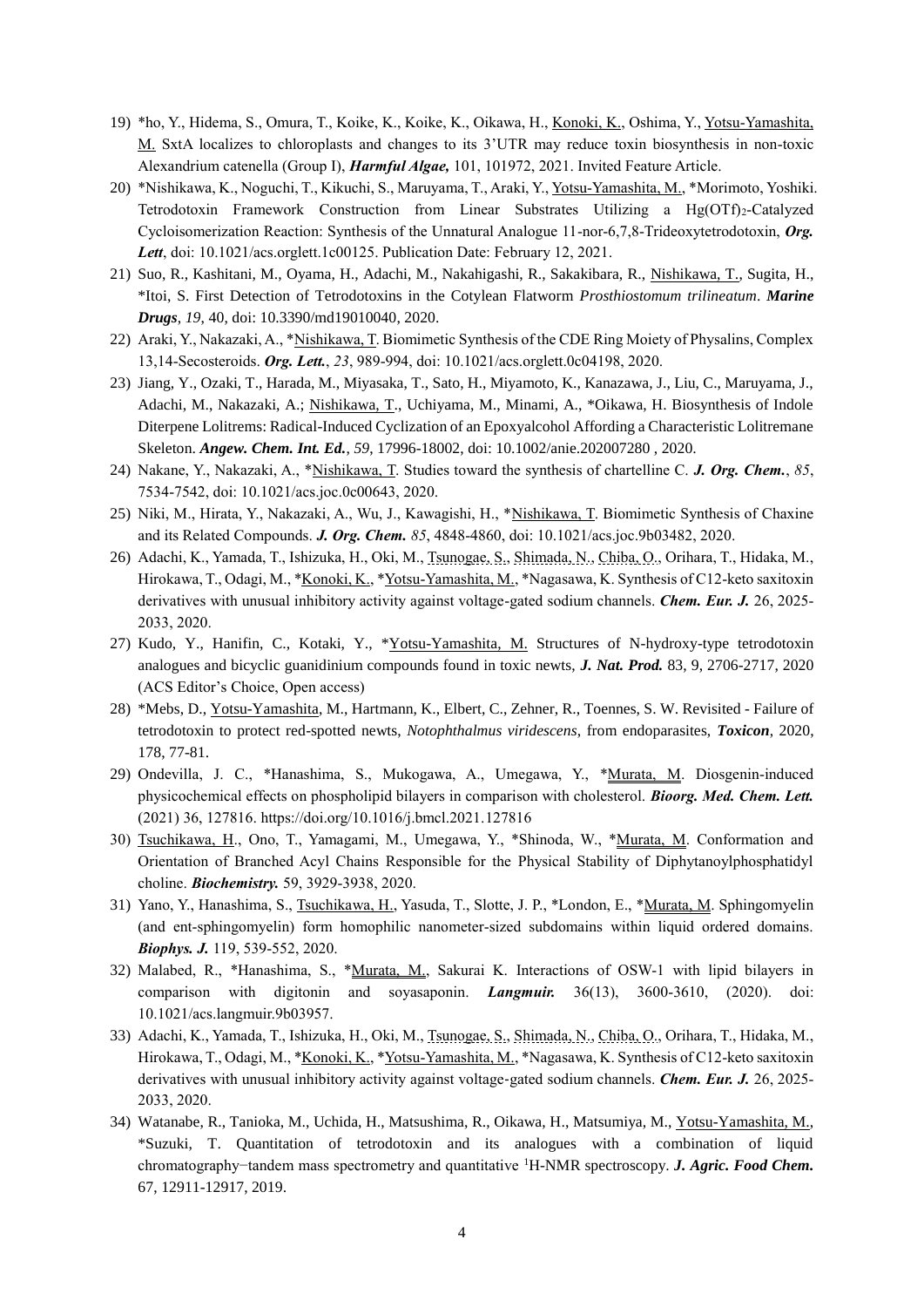- 35) Numano, S., Kudo, Y., Cho, Y., Konoki, K. and \*Yotsu-Yamashita, M. Temporal variation of the profile and concentrations of paralytic shellfish toxins and tetrodotoxin in the scallop, *Patinopecten yessoensis*, cultured in a bay of East Japan. *Mar. Drugs*, 17, 653, 2019.
- 36) Kudo, Y., \*Yotsu-Yamashita, M. Isolation and biological activity of 8-*epi*tetrodotoxin and the structure of a possible biosynthetic shunt product of tetrodotoxin, Cep-226A, from the newt *Cynops ensicauda popei*. *J. Nat. Prod.* 82, 1656-1663, 2019.
- 37) Maeno, Y., Terada, R., Kotaki, Y., Cho, Y., Konoki, K., \*Yotsu-Yamashita, M. Possible biosynthetic products and metabolites of kainic acid from the red alga, *Digenea simplex,* and their biological activity. *J. Nat. Prod.,*  82, 1627-1633, 2019.
- 38) \*Mebs, D., Yotsu-Yamashita, M., Toennes, S. W. Tetrodotoxin content of rough-skinned newts, *Taricha granulosa* (Salamandridae), from their northern distribution range, British Columbia, Canada, and Southeast-Alaska, USA. *Salamandra*, 55, 82-88, 2019.
- 39) Minowa, T., Cho, Y., Oshima, Y., Konoki, K., \*Yotsu-Yamashita, M. Identification of a novel saxitoxin analogue, 12β-deoxygonyautoxin 3, in the cyanobacterium, *Anabaena circinalis* (TA04). *Toxins*, 11, 539, 2019.
- 40) Watanabe, S., Nishikawa, T., \*Nakazaki, A. Synthesis of Oxy-Functionalized Steroidal Skeletons via Mizoroki−Heck and Intramolecular Diels−Alder Reactions. *Org. Lett.*, 21, 7410-7414, 2019.
- 41) Ono, Y., Nakazaki, A., Ueki, K., Higuchi, K., Sriphana, U., Adachi, M., \*Nishikawa, T. Asymmetric Synthesis of the Aromatic Fragment of Sespendole. *J. Org. Chem***.** 15, 9750-9757, 2019.
- 42) Minamino, K., \*Murata, M., \*Tsuchikawa, H. Synthesis of 7,6-Spirocyclic Imine with Butenolide Ring Provides Evidence for the Relative Configuration of Marine Toxin 13-desMe Spirolide C. *Org. Lett.* 21, 8970- 8975, 2019.
- 43) Yamagami, M., \*Tsuchikawa, H., Cui, J., Umegawa, Y., Miyazaki, Y., Seo, S., Shinoda, W., \*Murata, M. Average Conformation of Branched Chain Lipid PGP-Me That Accounts for the Thermal Stability and High-Salinity Resistance of Archaeal Membranes. *Biochemistry* 58, 3869-3879, 2019.
- 44) Hayashi, T., \*Tsuchikawa, H., Umegawa, Y., \*Murata, M. Small structural alterations greatly influence the membrane affinity of lipophilic ligands:Membrane interactions of bafilomycinA1 and its desmethyl derivative bearing <sup>19</sup>F-labeling. *Bioorg. Med. Chem.* 27, 1677-1682, 2019.
- 45) Cornelio, K., Espiritu, R. A., Hanashima, S., Todokoro, Y., Malabed, R., Kinoshita, M., Matsumori, N., \*Murata, M., Nishimura, S., Kakeya, H., Yoshida, M., Matsunaga, S. Theonellamide A, a marine-spongederived bicyclic peptide, binds to cholesterol in aqueous DMSO: Solution NMR-based analysis of peptidesterol interactions using hydroxylated sterol. *Biochim. Biophys. Acta - Biomembranes.* 1861, 228-235, 2019.
- 46) Ushida, N., Nagai, N., \*Adachi, M., \*Nishikawa, T. Concise Stereocontrolled Synthesis of an α-Carbagalactose Segment of RCAI-56, a Candidate Anticancer Agent. *Synlett 30*, 977-981, 2019.
- 47) \*Adachi, M., Miyasaka, T., Kudo, Y., Sugimoto, K., Yotsu-Yamashita, M., \*Nishikawa, T. Total Syntheses and Determination of Absolute Configurations of Cep-212 and Cep-210, Predicted Biosynthetic Intermediates of Tetrodotoxin Isolated from Toxic Newt. *Org. Lett.* 21, 780-784, 2019.
- 48) Ito, S., Yamamoto, Y., \*Nishikawa, T. A concise synthesis of peramine, a metabolite of endophytic fungi. *Biosci. Biotechnol. Biochem.* 82, 2053-2058, 2018.
- 49) Qi, L.J., Sun, C. Y., Hirata, Y., Ushida, N., Ma, Z., Osada, H. \*Nishikawa, T., Xiang, L. Identification of an Asexual Reproduction Inducer of Phytopathogenic and Toxigenic Fusarium. *Angew. Chem. Int. Ed.* 57, 8100- 8104, 2018.
- 50) Bian, L., Cao, S., Cheng, L., Nakazaki, A., \*Nishikawa, T., \*Qi, J. Semi-synthesis and Structure–Activity Relationship of Neuritogenic Oleanene Derivatives. *ChemMedChem, 13*, 1972-1977, 2018.
- 51) \*Yotsu-Yamashita, M., Nagaoka, Y., Muramoto, K., Cho, Y., Konoki, K. Pufferfish Saxitoxin and Tetrodotoxin Binding Protein (PSTBP) Analogues in the Blood Plasma of the Pufferfish *Arothron nigropunctatus*, *A. hispidus, A. manilensis*, and *Chelonodon patoca*, *Mar. Drugs* 16, 224, 2018. [Open access]
- 52) Maeno, Y., Kotaki, Y., Terada, R., Cho, Y., Konoki, K., \*Yotsu-Yamashita, Y. Six domoic acid related compounds from the red alga, *Chondria armata*, and domoic acid biosynthesis by the diatom, *Pseudonitzschia multiseries, Scientific Reports* 8, 356, 2018. [Open access]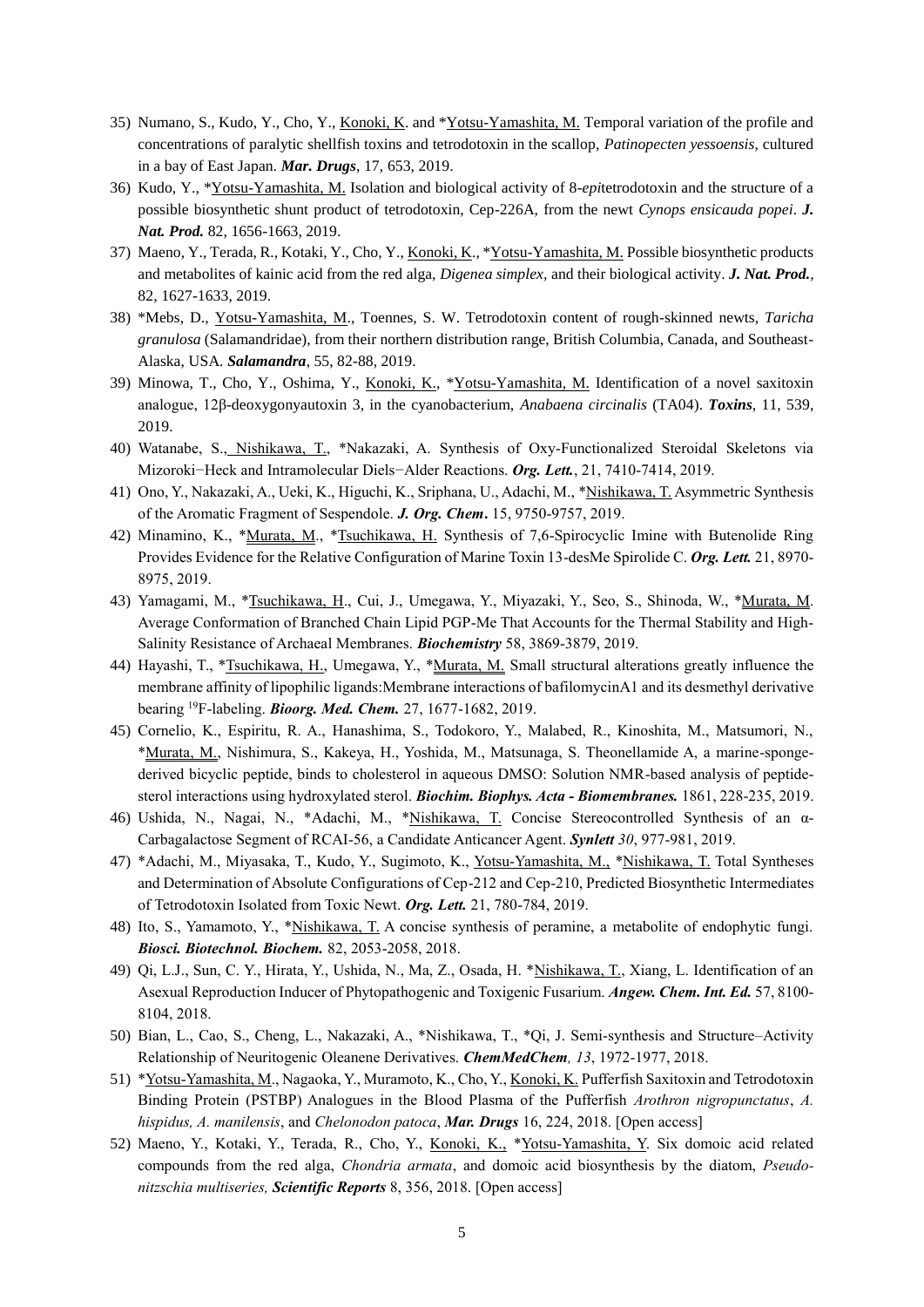- 53) Ueyama, N., Sugimoto, K., Kudo, Y., Onodera, K., Cho, Y., Konoki, K., Nishikawa, T., \*Yotsu-Yamashita, M. Spiro bicyclic guanidino compounds from pufferfish, possible biosynthetic intermediates of tetrodotoxin in marine environments, *Chem. Eur. J.* 24, 7250-7258, 2018.
- 54) Kikuchi, S., Okada, K., Cho, Y., Yoshida, S., Kwon, E., Yotsu-Yamashita, M., \*Konoki, K. Isolation and structure determination of lysiformine from bacteria associated with marine sponge *Halichondria okadai. Tetrahedron* 74, 3742-3747, 2018.
- 55) Nokura, Y., Nakazaki, A., \*Nishikawa, T. Synthesis of Dibromo Compounds Containing 2,6-Dioxabicyclo [3.1.1]heptane Similar to Core Moiety of Thromboxane A2. *Heterocycles* 96, 127-136, 2018.
- 56) Kudo, Y., Chiba, C., Konoki, K., Cho, Y., \*Yotsu-Yamashita, M. Six domoic acid related compounds from the red alga, Chondria armata. *Toxicon* 137, 78-82, 2017.
- 57) Hasegawa, F., Kawamura, K., Tsuchikawa, H., \*Murata, M. Stable C-N axial chirality in 1-aryluracil scaffold and differences in in vitro metabolic clearance between atropisomers of PDE4 inhibitor. *Bioorg. Med Chem.* 25, 4056-4511, 2017.
- 58) Tsuchikawa, H., Minamino, K., Hayashi, S., \*Murata, M. Efficient access to functionalized bicyclic pharmacophore of spirolide C via selective Diels-Alder reaction. *Asian J. Org. Chem.***,** 6, 1322-1327, 2017.

【解説・総説, review】

- 1) 西川俊夫, 上野山怜子, \*宮崎雅雄. 古くて新しい天然物化学の課題 ネコのマタタビ 反応の謎を 解く。現代化学 2021, 5 月号, 20-25.
- 2) 上野山怜子, 西川俊夫, \*宮崎雅雄. ネコがマタタビに反応する生物学的意義の解明 マタタビ へ の顔の擦り付けは蚊への化学防除を可能にする。化学と生物 2021, *59* (9), 435-440.
- 3) 上野山怜子, 西川俊夫, \*宮崎雅雄. ネコのマタタビに対する特異的な反応は蚊に対する化学防御効 果を有する。*AROMA RESEARCH* 2021, *86* (22,2), 30-36.
- 4) 西川俊夫. 生物活性天然物の効率的合成のための新合成方法論の開発 ―Chaxine 類の生合成類似 合成―. 有機合成化学協会誌, *78*, 566-574, 2020.
- 5) 土川博史, 大石徹. ホヤの精子活性化誘引物質の化学合成,構造決定,および生物活性評価. 有機 合成化学協会誌, *78*, 213-220, 2020.
- 6) Yotsu-Yamashita, M., Köhler, G., \*Mebs. D., *Polypedates Leucomystax* (White-lipped Tree Frog) Toxicity. *Herpetological Review*, 2020, 51, 822-823.
- 7) 山下まり, 此木敬一, 稲垣英利, 森 直樹, 森 哲, 「生物が作り出す毒」, 化学と生物, 58, 111-119, 2020
- 8) 西川俊夫. 「生物活性天然物の網羅的合成のための新合成方法論の開発」*MEDCHEM NEWS*, 29 (4) pp193-197, 2019.
- 9) Shinya Hanashima, S., Yano, Y., Murata, M. Enantiomers of Phospholipids and Cholesterol: A Key to Decipher Lipid-Lipid Interplay in Membrane. *Chirality* 32, 282-298, 2020.
- 10) Tsuchikawa, H., Umegawa, Y., Murata, M., Oishi, T. A synthetic approach to the channel complex structure of antibiotic in a membrane: backbone 19F-labeled amphotericin B for solid-State NMR analysis., *J. Synth. Org. Chem. Jpn.* 76, 1197-1205, 2018.
- 11) \*西川俊夫, 中崎敦夫. 「カスケード型環化反応による環状グアニジン天然物の合成」天然有機化合 物の全合成 –独創的なものづくりの反応と戦略– 日本化学会編 (CSJ Current Review 27) 化学 同人 2018 年 pp 86-93.

【著書】

- 1) 山下まり, 此木敬一. 5.1 貝毒, シリーズ 水産の科学 3, カキ・ホタテガイの科学, 良永智義総編 集, 尾定誠編著, 朝倉書店, pp. 139-152, 2019.
- 2) 西川俊夫. キノコから見つかった天然物チャキシンの合成. 天然物の化学 II -自然からの贈り物- (上村大輔編) (科学のとびら 64), pp 107-112, 2018.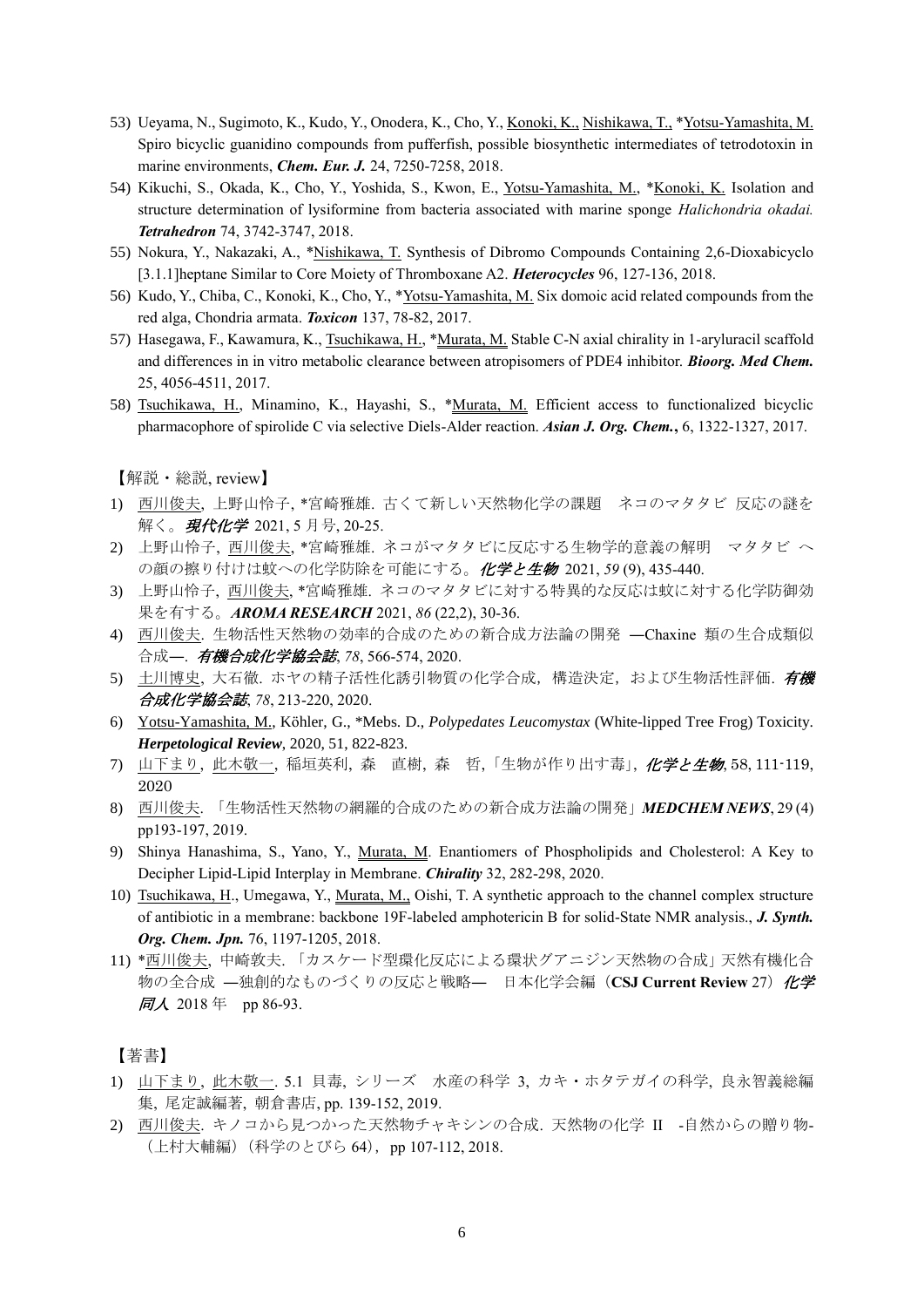【招待講演・基調講演】

国際:

- 1) \*Nishikawa, T. Unifiefd synthesis of aplysiatoxin/ocillatoxins, Hawaiian marine natural products. New Frontier of chemical probes exploring biology and medicine. The international chemical congress of PACIFIC BASIN SOCIETIES 2021 (online) 2021.12.19 (招待講演)
- 2) Yotsu-Yamashita, Mari., Kudo, Y., Yaegashi, Y., Numano, S., Ueyama, N., Hanifin, C., Cho, Y., Konoki, K. Prediction of biosynthetic pathway towards tetrodotoxin based on the structures of its natural analogues PACIFICHEM 2021, Symposium #51 Biosynthesis of Natural Products (Online, Dec 17-22, 2021)
- 3) Yotsu-Yamashita, Mari., Doi, Y., Iwasaki, K., Sasaki, S., Kawashima, Y., Shimada, N., Chiba, O., Sato, K., Kudo, Y., Cho, Y., Konoki, K., Sasaki, M. PACIFICHEM 2021, Symposium #32, Marine and Freshwater Toxins, Detection, Structure, and Pharmacology, Possible mode of action of polycavernosides, and Nav blocking activities of highly purified tetrodotoxin analogues (Online, Dec 17-22, 2021)
- 4) Yotsu-Yamashita, M. American Society of Pharmacognosy, the Natural Product Science Webinars: "Prediction of biosynthetic pathways of tetrodotoxin and saxitoxin on the basis of the structures of their intermediates". 24th July, 2020 (Web). (招待講演)
- 5) Nishikawa, T. Synthesis and Biological activities of Aplysiatozin/Oscillatoxin Marine Natural Products. Marine biotechnology Conference. Shizuoka, Sep. 2019. (招待講演)
- 6) Murata, M., Yano, Y., Yasuda, T., Umegawa, U., Tsuchikawa, H., Hanashima, S. Chemistry-based approach to lipid-protein interactions. ICBL 2019. Tokyo, Jun. 2019. (招待講演)
- 7) Murata, M. Atomistic picture of lipid rafts in model membrane. The 6th Gratama Workshop at Groningen. Oct. 2017.

国内:

- 1) \*西川俊夫. 古くて新しい天然物化学の課題:ネコのマタタビ 反応の謎に挑戦する。中長期テーマ シンポジウム 生物現象鍵物質の研究展開 日本化学会第 102 春季年会(2022)(オンライン)3 月, 2022.
- 2) \*西川俊夫. 生物機能の解明を目指した天然有機化合物の網羅的合成. 第 37 回有機合成化学セミナ ー(広島・オンライン)9 月, 2021.
- 3) 西川俊夫. 有機合成で生命農学・生命科学の課題解明に挑戦する。第 5 回名大・岐大農学シンポジ ウム~TOKAI から SEKAI へ~ (オンライン) 12月, 2020.
- 4) 山下まり. ドウモイ酸とカイニン酸の生合成を利用した多様な新規カイノイドの生産(成果報告), 新学術領域「生合成リデザイン」第9回公開シンポジウム. (Web), 11 月, 2020.
- 5) 山下まり. テトロドトキシン類縁体の電位依存性 Na チャネル阻害活性と生合成経路の推定. 第 46 回日本毒性学会学術年会,シンポジウム「海産毒リビジテッド」,徳島, 6月, 2019.
- 6) 山下まり. 中間体に基づく海洋生物毒の生合成研究,東京大学大学院薬学系研究科天然物化学教室 セミナー, 東京, 7 月, 2019. (招待講演)
- 7) 此木敬一.「海洋天然毒の作用機序解明」, 生物有機化学講演会, 九州大学大学院理学府化学専攻生 物有機化学研究室, 福岡, 12 月, 2019. (招待講演)
- 8) 西川俊夫. 天然物の網羅的合成による新たな生物機能の解明を目指して. 第 54 回天然物化学談話 会, 札幌, 7 月, 2019. (招待講演)
- 9) 西川俊夫. 新たな生物活性の発見を目指した天然物の網羅的合成. 神奈川大学上村大輔特別招聘教 授を囲む会, 横浜, 9 月, 2019. (招待講演)
- 10) 西川俊夫. 新たな生物活性の発見を目指した天然物の網羅的合成. 日本薬学会関東支部第 44 回学 術講演会, 東京, 12 月, 2019. (招待講演)
- 11) 土川博史. 古細菌脂質 PGP-Me が形成する二重膜の構造解析による特徴的な膜物性の解明. 第 3 回 生体膜と生体モデル膜セミナー, 大阪大学 豊中キャンパス, 12 月, 2019.(招待講演)
- 12) 土川博史. 天然物リガンドの合成を基盤とした脂質二重膜および膜タンパク質との相互作用解析. 理工学部講演会. 関西学院大学 神戸三田キャンパス, 兵庫, 6 月, 2019.(招待講演)
- 13) 西川俊夫. 天然物の網羅的合成と生物機能の解明. 第5回ケミカルバイオロジーセミナー. 長野, 11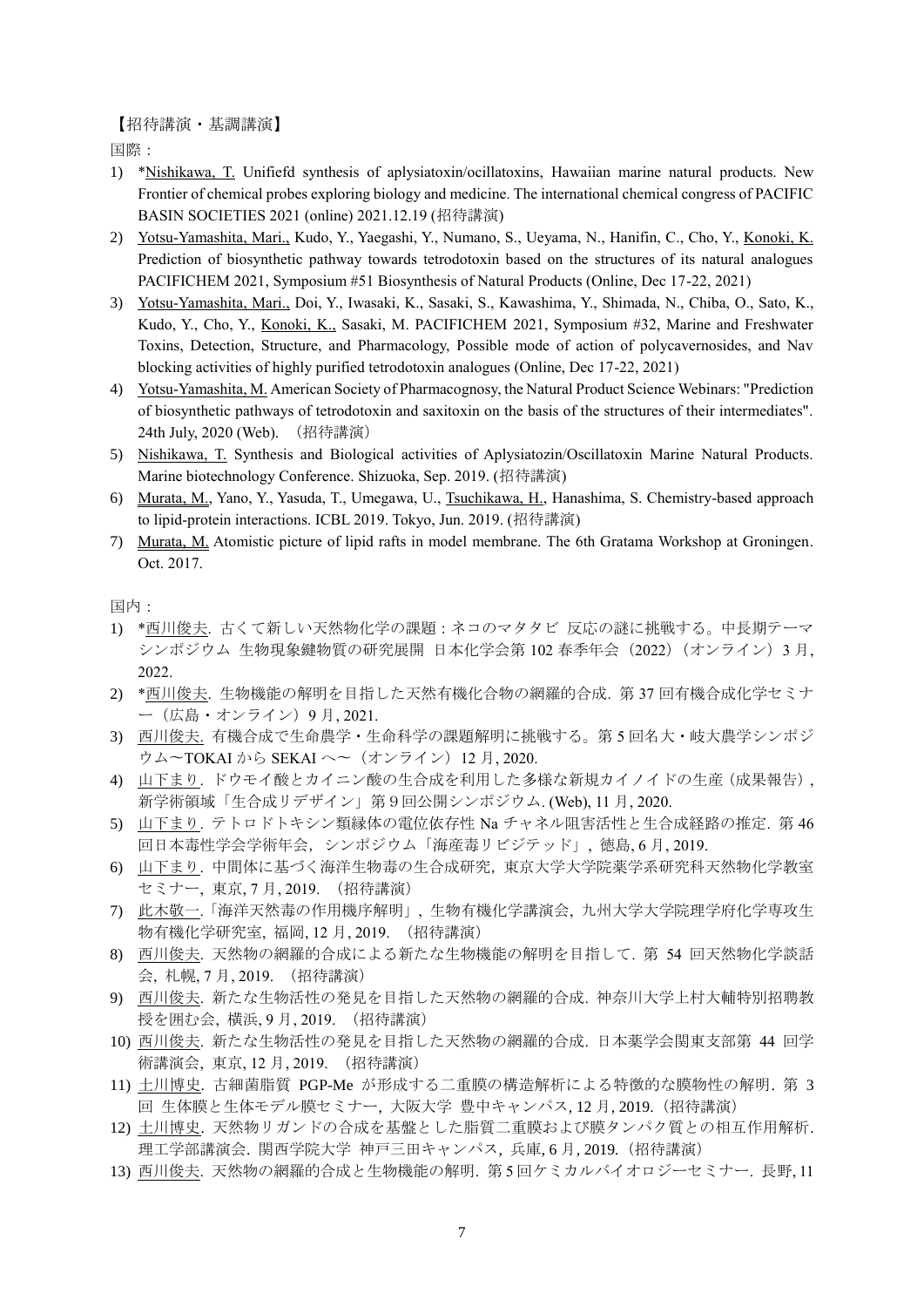月, 2018.

- 14) Nishikawa, T., Niki, M., Hirata, Y., Nakazaki, A., Kawagishi, H. Collective Synthesis of Chaxines, Novel Steroidal Natural Products Isolated from Chinese Edible Mushroom. The 14th International Kyoto Conference on New Aspect of Organic Chemistry (Kyoto, Japan) 11 月, 2018.
- 15) \*山下まり. 「中間体を基盤とした海産毒の生合成研究」, 日本薬学会生薬天然物部会 「第 22 回天 然薬物の開発と応用シンポジウム」. 熊本, 10 月, 2018.
- 16) 西川俊夫. 天然物の効率的合成のための新合成方法論の開発. 平成 30 年度有機合成セミナー. 岐 阜, 6 月, 2018.
- 17) 山下まり. 「化学的手法による海産毒の生合成経路の推定」,2018 年度農芸化学会東北支部シンポ ジウム 天然有機化合物が拓く新研究展開. 秋田, 6 月, 2018.
- 18) 村田道雄. 膜脂質の構造・動態および膜タンパク質との相互作用 日本学術振興会回折構造生物第 169 委員会. 東京, 3 月, 2018.
- 19) 西川俊夫. 網羅合成を目指した連続反応による天然物合成. 有機合成 2 月セミナー "有機合成のニ ュートレンド 2018". 大阪, 2月, 2018.

【特許等の出願状況】

- 1) 宮崎雅雄, 上野山怜子, 西川俊夫. 害虫に対する忌避・殺虫剤およびこの製造方法. 国立大学法人名 古屋大学, 国立大学法人岩手大学. 特願 2020-140755, 出願日 2020 年 8 月 24 日. 国内
- 2) 牛田直樹, 西川俊夫. α—カルバガラクトース化合物の製造方法. 国立大学法人名古屋大学. 整理 番号:04562018JP;特願:2018-123363, 出願日 2018/6/28. 国内.

【報道記事】

- 1) マタタビ 反応で蚊除け, 日刊工業新聞, 朝刊 25 面, 2021.1.21
- 2) マタタビ 愛 謎解明, 中日新聞, 朝刊 29 面, 2021.1.21
- 3) 「ネコにマタタビ 」実は蚊よけ, 朝日新聞, 朝刊 28 面, 2021.1.21
- 4) マタタビは蚊よけ, 毎日新聞, 朝刊 21 面, 2021.1.21
- 5) マタタビとは, CBC ラジオ, 多田茂雄の気分爽快〜朝から P.O.N, 2021.2.2
- 6) 数百年の疑問, ついに解決!「ネコにマタタビ 」解明への道, NUNA, 2021.2.22 URL: https://buna.info/article/4605/ , https://buna.info/article/4618/
- 7) 山下まり. 2020 年 5 月 29 日, 日本経済新聞, 古今東西あの出来事, フグ毒の正体が明らかに (1909 年)(解説)
- 8) 「植物病原菌や毒素生産菌の無性生殖を引き起こす内因性の新物質を発見. 農薬や抗生物質開発 に繋がる成果」, 名古屋大学, プレスリリース, 2018.5.14.
- URL: http://www.nagoya-u.ac.jp/about-nu/public-relations/researchinfo/index.html
- 9) 「スーパーにフグの肝 なじみの味に待った」, 朝日新聞, 2018. 1. 18.

【受賞・表彰】

- 1) 新木悠介(大学院生・名大院生命農), 第 63 回天然有機化合物討論会奨励賞(ポスター発表の部) 2021.9.15
- 2) 宮坂忠親(大学院生・名大院生命農), 第 52 回中部化学関係学協会支部連合秋季大会優秀賞 2021.10.31
- 3) 平田裕嗣(大学院生・名大院生命農), 第 62 回天然有機化合物討論会奨励賞,(ポスター発表の部)
- 4) 日本化学会学生講演賞 (大学院生・阪大院理), Analysis of the raft-like nanodomains using sphingomyelin antipode, 社団法人日本化学会, 2018/3/21
- 5) 西川俊夫. 低分子創薬化学賞, 生物活性天然物の効率的合成のための新合成方法論の開発, 有機合 成化学協会・塩野義株式会社, 2018 年 2 月 1 日.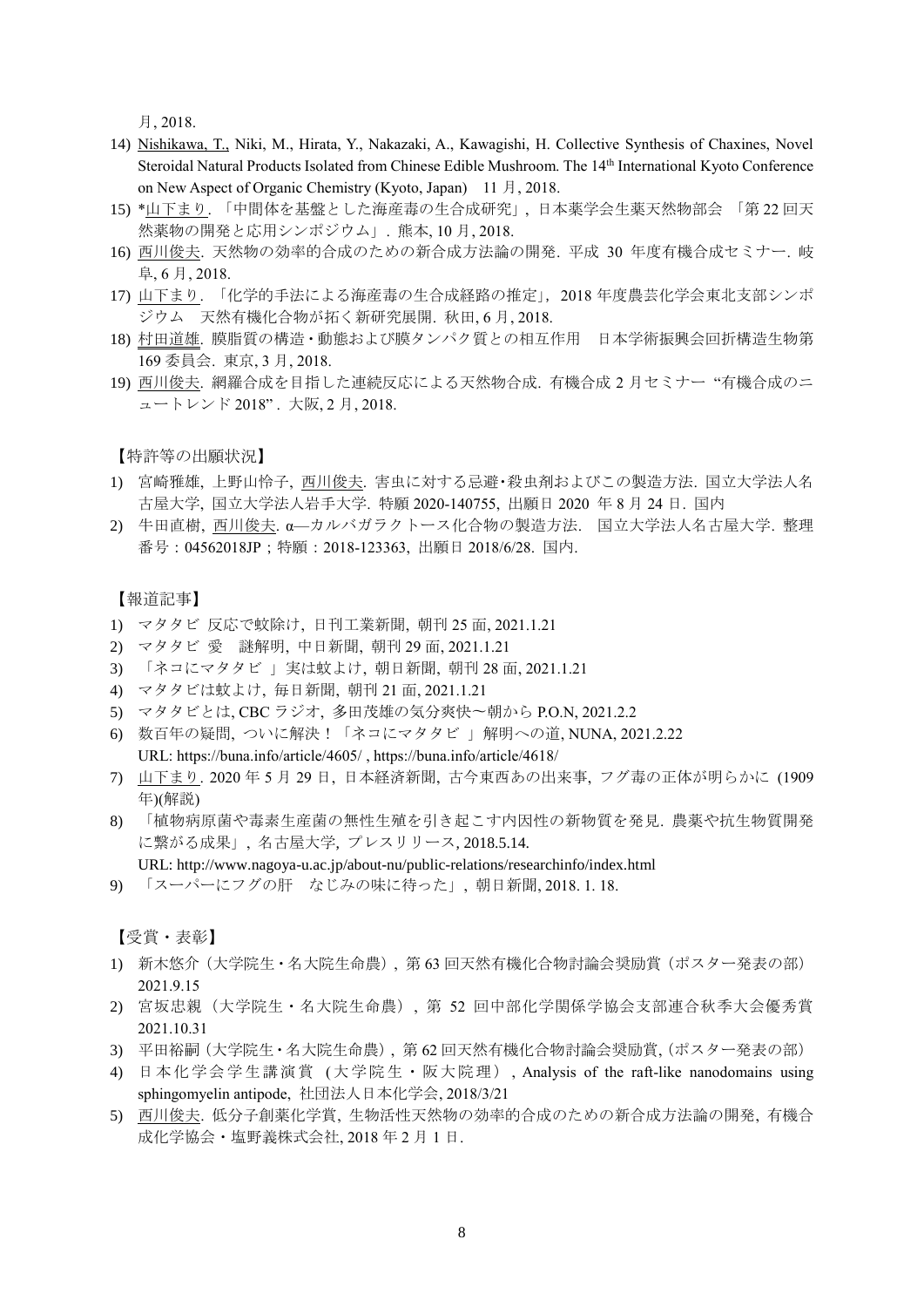【アウトリーチ活動】

- 1) 山下まり.「海洋生物毒の謎に迫る」,仙台青葉学院短期大学講演会(仙台青葉学院短期大学,2019 年 10 月 7 日)参加者 100 名
- 2) 村田道雄. 大阪大学理学部化学科一日体験入学開催時 (大阪, 2019年8月10日)に、高校生(約50 名)に対して「かおりのあるエステルの合成」をテーマに膜タンパク質の関与する化学コミュニケ ーションについて講義し、関連領域の紹介を行った。
- 3) 村田道雄. サイエンスナイト 2019 大阪大学院理学研究科 公開講座 (大阪, 2019年7月17日)に て、一般(約 100 名)に対して「細胞膜はすごく薄くて柔らかい」をテーマとした講義を行った。
- 4) 土川博史. 大阪大学大学祭の研究室ツアー開催時(いちょう祭 2018 年 4 月 30 日、まちかね祭 2018 年11月2日、大阪)に、小中高生(約70名)に対して「分子を感じてみよう~味の化学~」をテー マに膜タンパク質の関与する化学コミュニケーションについて講義し、関連領域の紹介を行った。
- 5) 山下まり. 「海洋生物毒の謎に迫る」,仙台青葉学院短期大学講演会(仙台青葉学院短期大学,2018 年 10 月 29 日)参加者 150 名
- 6) 山下まり.「いろいろな貝毒」, 第 55 回東北大学農学カルチャー講座「貝にまつわる愉快?な話」 (東北大学大学院農学研究科,2018 年 1 月 20 日)一般参加者約 50 名

3. 上田実(東北大学大学院理学研究科・教授)

#### UEDA, Minoru (Professor, Tohoku University)

【原著論文, original journal】

- 1) \*Takaoka, Y., Suzuki, K., Nozawa, A., Takahashi, H., Sawasaki, T., \*Ueda, M. Protein-protein interactions between jasmonate-related master regulator MYC and transcriptional mediator MED25 depend on a short binding domain, *J*. *Biol*. *Chem*., 298, 101504 (2022). [doi: 10.1016/j.jbc.2021.101504](https://doi.org/10.1016/j.jbc.2021.101504)
- 2) Saito, R., Hayashi, K., Nomoto, H., Nakayama, M., Takaoka, Y., Saito, H., Yamagami, S., Muto, T., \*Ueda, M. Extended JAZ degron sequence for plant hormone binding in jasmonate co-receptor of tomato *Sl*COI1- *Sl*JAZ, *Sci*. *Rep*. 11:13612 (2021). doi: 10.1038/s41598-021-93067-1
- 3) Wang, J., Sakurai, H., \*Kato, N., Kaji, T., \*Ueda, M. Syntheses of dinor-*cis*/*iso*-12-oxo-phytodienoic acid (dn-*cis*/*iso*-OPDAs), ancestral jasmonate phytohormones of the bryophyte *Marchantia polymorpha* L., and their catabolites, *Sci. Rep.* 11:2033 (2021). doi: 10.1038/s41598-021-81575-z
- 4) Suzuki, K., \*Takaoka, Y., \*Ueda, M. Structure-based rational design of a stapled JAZ9 peptide as the jasmonate-related master regulator MYC-selective inhibitor, *RSC Chem*. *Biol*., *2*, 499-502 (2021). doi: 10.1039/D0CB00204F. **Selected as an inside front cover picture**.
- 5) Inagaki, H., \*Miyamoto, K., Ando, N., Murakami, K., Sugisawa, K., Morita, S., Yumoto, E., Teruya, M. Uchida, K., Kato, N., Kaji, T., Takaoka, Y., Hojo, Y., Shinya, T., Galis, I., Nozawa, A., Sawasaki, T., Nojiri, H. Ueda, M., Okada, K. Deciphering of OPDA signaling components in the momilactone producing Moss *Calohypnum plumiforme*, *Front*. *Plant Sci*., 12, 987, 2021. doi: 10.3389/fpls.2021.688565
- 6) Wang, J.# , Sakurai, H.# , Kato, N., Kaji, T., \*Ueda, M., Syntheses of dinor-*cis*/*iso*-12-oxo-phytodienoic acid (dn-*cis*/*iso*-OPDAs), ancestral jasmonate phytohormones of the bryophyte *Marchantia polymorpha* L., and their catabolites, *Sci. Rep.* 11:2033 (2021). doi: 10.1038/s41598-021-81575-z # equally contributed
- 7) Suzuki, K., \*Takaoka, Y., \*Ueda, M., Structure-based rational design of a stapled JAZ9 peptide as the jasmonate-related master regulator MYC-selective inhibitor, *RSC Chem*. *Biol*. 2, 499-502, doi: 10.1039/D0CB00204F, 2021. **Selected as an inside front cover picture**.
- 8) Takaoka, Y., Miyagawa, S., Nakamura, A., Egoshi, S., Tsukiji, S., \*Ueda, M. Hoechst-tagged Fluorescein Diacetate for Fluorescence Imaging-based Assessment of Stomatal Dynamics in *Arabidopsis thaliana*, *Sci. Rep.* 10:5333, doi: 10.1038/s41598-020-62239-w, 2020.
- 9) Watanabe, R., Kato, N., Hayashi, K., Tozawa, S., Ogura, Y., Kuwahara, S., \*Ueda, M. Stereoselective syntheses of all the possible stereoisomers of coronafacic acid, *ChemistryOpen*, 9, 1008-1017, [doi:](https://doi.org/10.1002/open.202000210)  [10.1002/open.202000210,](https://doi.org/10.1002/open.202000210) 2020.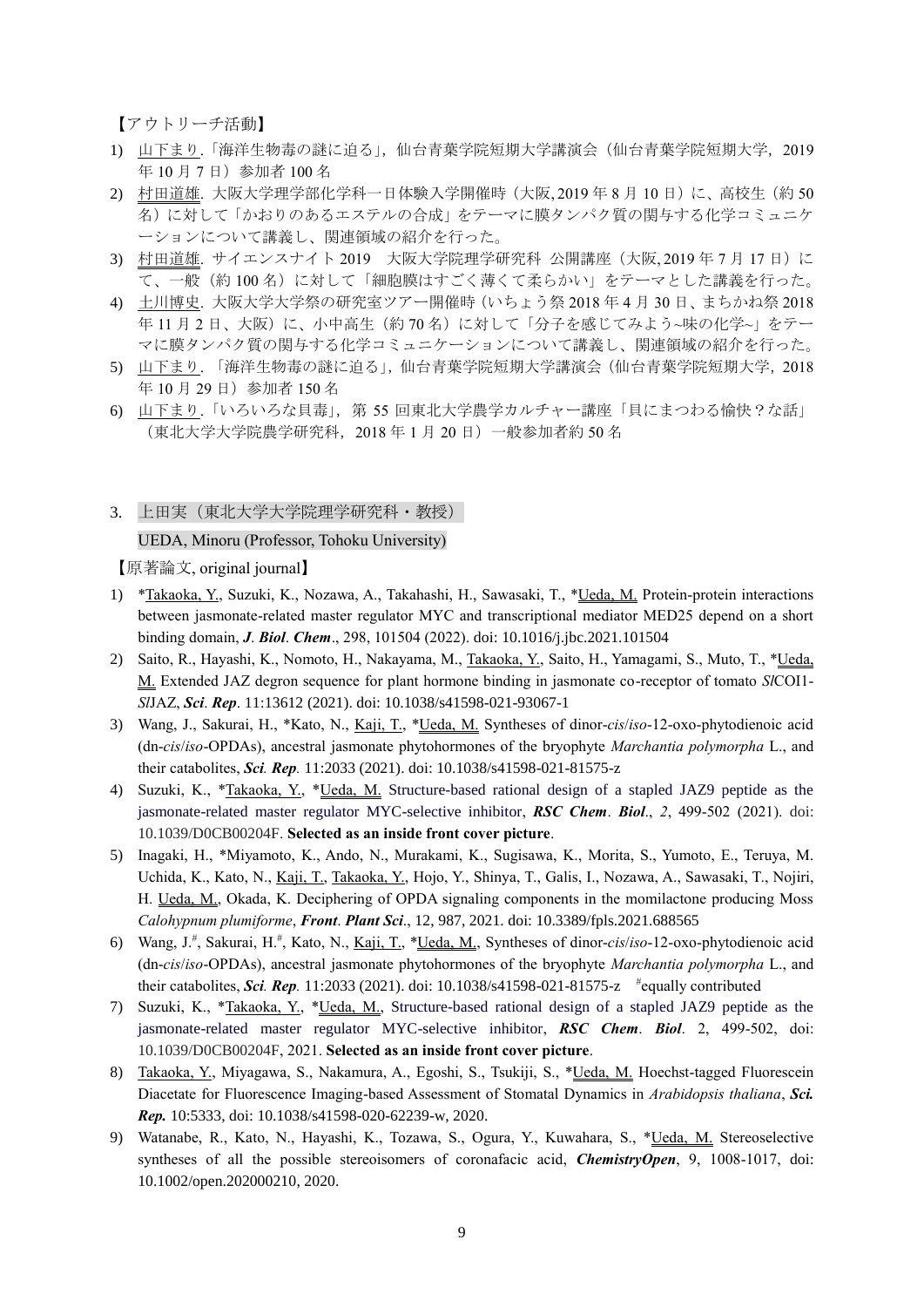- 10) Kato, N., Miyagawa, S., Nomoto, H., Nakayama, M., Iwashita, M., \*Ueda, M. Scalable synthesis of (+) coronafacic acid, *Chirality*, 'A Special Issue dedicated in honor and to the memory of Prof. Koji Nakanishi', *32*, 423-430, [doi: 10.1002/chir.23172,](https://doi.org/10.1002/chir.23172) 2020.
- 11) Takaoka, Y., Miyagawa, S., Nakamura, A., Egoshi, S., Tsukiji, S., \*Ueda, M. Hoechst-tagged Fluorescein Diacetate for Fluorescence Imaging-based Assessment of Stomatal Dynamics in *Arabidopsis thaliana. Sci. Rep.* 10, 5333, doi: 10.1038/s41598-020-62239-w, 2020.
- 12) Kato, N., Miyagawa, S., Nomoto, H., Nakayama, M., Iwashita, M., \*Ueda, M. Scalable synthesis of (+) coronafacic acid, *Chirality*, 'A Special Issue dedicated in honor and to the memory of Prof. Koji Nakanishi'. 32, 423-430, [doi: 10.1002/chir.23172,](https://doi.org/10.1002/chir.23172) 2020.
- 13) Takaoka, Y., Nagumo, K., Azizah, I.N., Oura, S., Iwahashi, M., Kato, N., \*Ueda, M. A comprehensive *in vitro* fluorescence anisotropy assay system for screening ligands of the jasmonate COI1-JAZ co-receptor in plants. *J. Biol. Chem.*, 294, 5074-5081, doi: 10.1074/jbc. RA118.006639, 2019.
- 14) Takaoka, Y., Iwahashi, M., Chini, A., Saito, H., Ishimaru, Y., Egoshi, S., Kato, N., Tanaka, M., Bashir, K., Seki, M., Solano, R., \*Ueda, M. A rationally designed JAZ subtype-selective agonist of jasmonate perception. *Nature Commun***.**, 9, 3654, doi: 10.1038/s41467-018-06135-y, 2018.
- 15) Oikawa, T., Ishimaru, Y., Munemasa, S., Takeuchi, Y., Washiyama, K., Hamamoto, S., Yoshikawa, N., Murata, Y., Uozumi, N., \*Ueda, M. Ion channels regulate nyctinastic leaf opening in *Samanea saman. Current Biology*, 28, 2230-2238, doi: [10.1016/j.cub.2018.05.042,](https://doi.org/10.1016/j.cub.2018.05.042) 2018.
- 16) Ishimaru, Y., Hayashi, K., Suzuki, T., Fukaki, H., Prusinska, J., Meester, C., Quareshy, M., Egoshi, S., Matsuura, H., Takahashi, K., Kato, N., Kombrink, E., Napier, R.M., Hayashi, K., \*Ueda, M. Jasmonic acid inhibits auxin-induced lateral rooting independently of the CORONATINE INSENSITIVE 1 receptor. *Plant Physiol.*, 177, 1704-1716, doi: 10.1104/pp.18.00357, 2018.
- 17) \*Ueda, M., Hayashi, K., Egoshi, S., Ishimaru, Y., Takaoka, Y., Yamakoshi, H., Dodo, K., Sodeoka, M. The alkyne-tag Raman imaging of coronatine, a plant pathogen virulence factor, in *Commelina communis* and the possible mode of action. *Org. Biomol. Chem.*, 16, 3348-3352, doi: 10.1039/C8OB00097B, 2018.
- 18) S. Tamura‡, M. Okada‡, S. Kato, Y. Shinoda, N. Shioda, K. Fukunaga, K. Tei-Ui, \*M. Ueda, (‡contributed equally), Ouabagenin is a naturally occurring LXR ligand without causing hepatic steatosis, *Sci. Rep.,* 8:2305, doi: 10.1038/s41598-018-20663-z, 2018.
- 19) Saito, S., Hamamoto, S., Moriya, K., Matsuura, A., Sato, Y., Muto, J., Noguchi, H., Yamauchi, S., Tozawa, Y., Ueda, M., Hashimoto, K., Köster, P., Dong, Q., Held, K., Kudla, J., Utsumi, T., \*Uozumi, N. Dual Lipid Modification is Prevalent in Specific Kinase Families and Required for SLAC1 Activation. *New Phytologist,* 218, 1504-1521, doi: 10.1111/nph.15053, 2018.

【解説・総説, review】

- 1) 上田 実, 齊藤里菜, 林 謙吾. 最近のジャスモン酸シグナル研究, 植物の生長調節, 56, 26-34, 2021.
- 2) 高岡洋輔, \*上田 実. 植物ホルモン・ジャスモン酸の多様な活性を制御するケミカルツールの合理 的設計. 化学と生物, 58, 200-201, 2020.
- 3) \*Ueda, M., Kaji, T., Kozaki, W. Recent advances in plant chemical biology of jasmonates, *Int. J. Mol. Sci.*, *21*(3), 1124, 2020. doi: 10.3390/ijms21031124
- 4) \*Ueda, M., Kaji, T., and Kozaki, W. Recent advances in plant chemical biology of jasmonates, *Int. J. Mol. Sci.*, *21*(3), 1124, 2020.; doi: 10.3390/ijms21031124
- 5) \*Ueda, M., Ishimaru, Y., Takeuchi, Y., Muraoka, Y. Plant nyctinasty-Who will decode the "Rosetta Stone"? (Tansley insights), *New Phytologist*, 223, 107-112, 2019. [doi: 10.1111/nph.15717.](http://doi.org/10.1111/nph.15717)
- 6) \*上田 実, 高岡洋輔, 齋藤大明. 「有機化学者が計算化学者に助けてもらってリガンド-受容体間ド ッキングシミュレーションによる分子設計に成功するまで」, アンサンブル(分子シミュレーショ ン研究会)特集 実験とシミュレーションのインタープレイ, 21, 196-203, 2019.
- 7) \*上田 実.「天然物立体異性体を用いる植物ホルモン活性の化学チューニング(ミニレビュー)」, 日本農薬学会誌, 2019.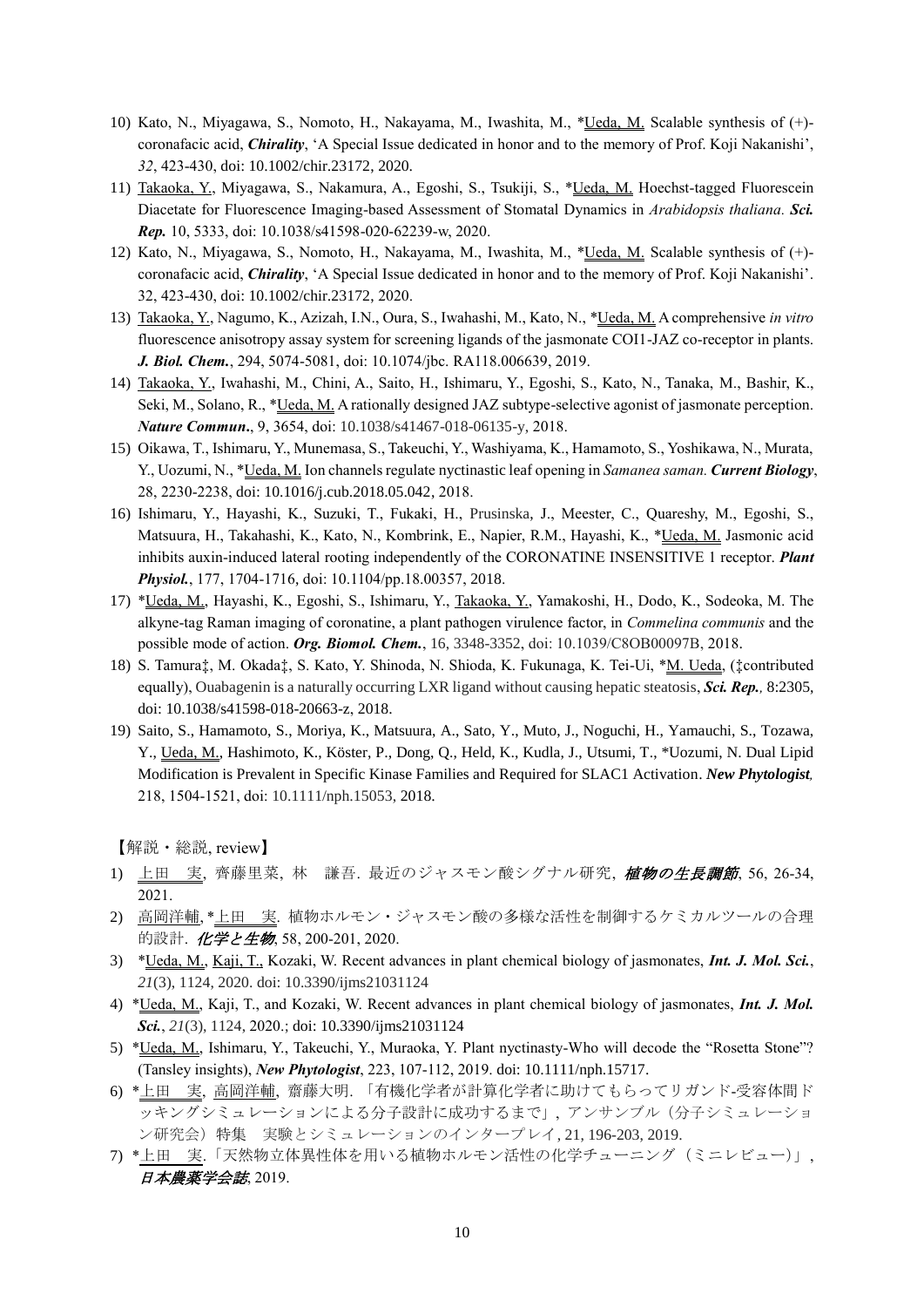- 8) \*上田 実.「天然物立体異性体を用いる植物ホルモン活性の化学チューニング」, 日本農薬学会誌, 2019.
- 9) \*Ueda, M., Ishimaru, Y., Takeuchi, Y., Muraoka, Y. Plant nyctinasty-Who will decode the "Rosetta Stone"? (Tansley insights), *New Phytologist*, 223, 107-112, 2019. [doi.org/10.1111/nph.15717](http://doi.org/10.1111/nph.15717)

## 【著書】

- 1) 上田 実. 植物ホルモン受容体「バイアス型アゴニスト」による病原菌感染耐性メカニズム, バイ オスティミュラントハンドブック, エヌ・ティ・エス出版,2021.
- 2) Takaoka, Y., Hayashi, K., Suzuki, K. Azizah, I. N., \*Ueda, M. Fluorescence anisotropy-based comprehensive method for *in vitro* screening of COI1-JAZs agonist/antagonist in ` Jasmonate in Plant Biology`, Antony Champion & Laurent Laplaze (Eds), ('*Methods in Molecular Biology*' Vol.2085), Springer Nature, pp.145- 160, 2020.

#### 【招待講演・基調講演】

国際:

- 1) Ueda, M. "Drug-Discovery Based on Natural Products Chemistry; Isolation, Synthesis, and Biosynthesis (#361) "in Pacifichem 2020 symposium, Honolulu, USA (Dec 16-21, 2021). (招待講演)
- 2) Ueda, M. "New Frontier of Chemical Probes Exploring Biology and Medicine (#350)" in Pacifichem 2020 symposium, Honolulu, USA (Dec 16-21, 2021). (招待講演)
- 3) Ueda, M. A rationally designed JAZ-subtype selective agonist of COI1-JAZ co-receptor, Regulatory Oxylipins, invited talk, Ghent, Belgium (Apr 1-4, 2019).
- 4) Ueda, M. Subtype-selective agonist for COI1-JAZ co-receptor of jasmonate, Sendai Workshop on Auxin and plant stem cells, invited talk, Tohoku University (May20-21, 2019).
- 5) Ueda, M. The 4th A3 Roundtable Meeting on Chemical Probe Research Hub, invited talk, Sendai, Japan (Nov 18-20, 2019).
- 6) Ueda, M. Plant Chemical Biology with Bioactive Natural Products, the International Symposium on Systems, Synthetic and Chemical Biology, Bose Institute, Kolkata, India (Dec 5-7, 2017) .
- 7) Ueda, M. Chemical tuning of plant hormone by using stereoisomer of a natural product,  $30<sup>th</sup> IUPAC$ International Symposium on the Chemistry of Natural Products  $\& 10<sup>th</sup> IUPAC$  International Congress on the Biodiversity (30ISCNP&10ICOBS), Athens, Greek (Nov 25-29, 2018).
- 8) Ueda, M. A rationally designed JAZ-subtype selective agonist of COI1-JAZ co-receptor, Regulatory Oxylipins, Selected invited talk, Ghent, Belgium (Mar 31-Apr 4, 2019).

国内:

- 1) 上田 実. 「ファイトケミカル天然物化学」自然から学ぶ最先端生命化学 -中西香爾先生が生命 化学に遺したもの-, 日本化学会第 101 春期年会(オンライン), 2021 年 3 月 19 日.(招待講演)
- 2) 上田 実. 「天然物立体異性体を用いる植物ホルモン受容体標的選択性の化学チューニング」, 天 然物を基盤とした化学スペース拡充, 日本農芸化学会 2020 年度大会(オンライン, 仙台), 2021 年 3 月 19 日. (招待講演)
- 3) 上田 実. 「天然物を用いる植物ホルモンジャスモン酸類シグナル伝達機構の制御」, 新学術領域 「生合成リデザイン」第6回公開シンポジウム, 北海道大学, 2019 年 5 月 25-26 日.
- 4) 上田 実. 「天然物をベースとした植物ケミカルバイオロジー」, 日本ケミカルバイオロジー学会 第 14 回年会, ウインクあいち(名古屋), 2019 年 6 月 10-12 日.
- 5) 上田 実. 「生物活性に着目した天然物研究:天然物ケミカルバイオロジーとは何か」, 第 54 回天 然物化学談話会, 定山渓温泉 ホテル鹿の湯(北海道), 2019 年 7 月 3-5 日。
- 6) 上田 実. 「微生物ー植物間コミュニケーションの天然物ケミカルバイオロジー」, 微生物ウィー ク 2019, 東京大学弥生会館, 2019 年 7 月 26 日.
- 7) 上田 実. 「生物時計と植物の就眠運動をつなぐイオンチャネルの時間制御」, 第 26 回日本時間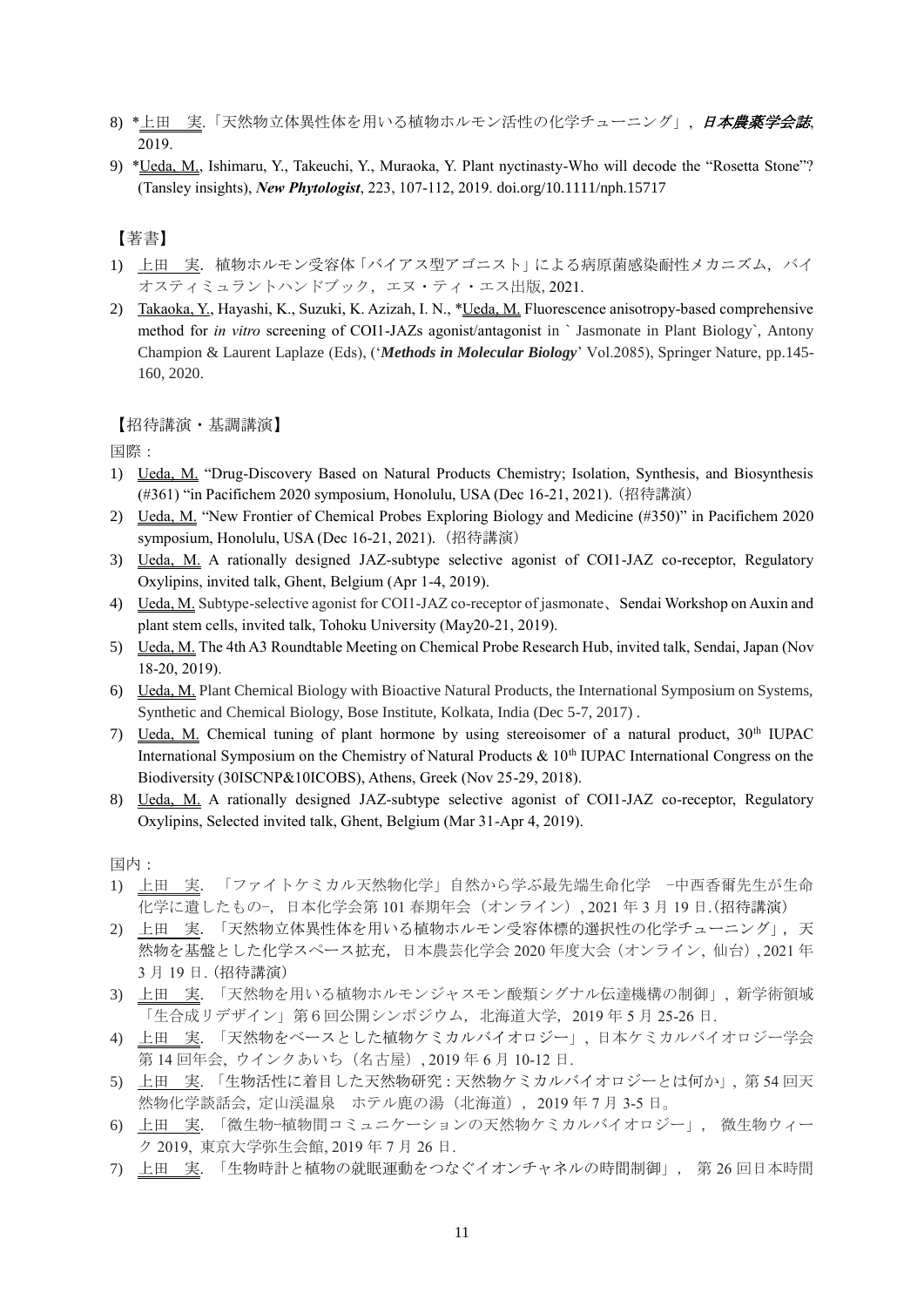生物学会大会(金沢), 2019 年 10 月 12-13 日.

- 8) \*上田 実. 「ファイトケミカル天然物化学:ユニークな構造と生物学への展開」, 日本化学会第 100 春期年会, 東京理科大学野田キャンパス, 2020 年 3 月 22-25 日.
- 9) 上田 実.「生理活性天然有機化合物と植物科学」, 山田科学振興財団 40 周年記念シンポジウム, 2017 年 10 月 14 日.
- 10) 上田 実. 「天然物の科学:ケミカルバイオロジーと Chemistry&Biology」, 日本農芸化学会年会シ ンポジウム「これからの天然物サイエンス」, 日本農芸化学会 2017 年度大会, 2018 年 3 月 18 日.
- 11) 上田 実「天然物立体異性体を用いる植物ホルモン活性の化学チューニング」, 日本農薬学会第43 回大会 シンポジウム「先端技術と農薬の未来像」, 2018 年 5 月 27 日.
- 12) 上田 実.「天然物立体異性体を用いる植物病原菌耐性の化学チューニング」, 新学術領域「化学コ ミュニケーションのフロンティア」第 3 回公開シンポジウム, 2018 年 6 月 27-28 日.
- 13) 上田 実.「天然物立体異性体を用いる植物ホルモンの標的選択性制御」, 京都大学学際融合教育研 究推進センター 生理化学研究ユニット第 8 回公開シンポジウム, 2018 年 12 月 21 日.

【特許等の出願状況】

【報道記事】

【受賞・表彰】

- 1) 高岡洋輔. バイオ関連化学シンポジウム講演賞, 日本化学会生体機能関連化学部会, 2019年9月.
- 2) 高岡洋輔. 植物化学調節学会奨励賞, 日本植物化学調節学会, 2019年11月.

【アウトリーチ活動】

4. 上杉志成(京都大学化学研究所・教授)

#### UESUGI, Motonari (Professor, Kyoto University)

【原著論文, original journal】

- 1) Noda, N., Jung, Y., Ado, G., Mizuhata, Y., Higuchi, M., Ogawa, T., Ishidate, F., Sato, S., Kurata, H., Tokitoh, N., \*Uesugi, M. Glucose as a Protein-Condensing Cellular Solute. *ACS Chem. Biol.* (2022), in press.
- 2) Jung, Y., Noda, N., Takaya, J., Abo, M., Toh, K., Tajiri, K., Cui, C., Zhou, L., Sato, S., \*Uesugi, M. Discovery of Non-Cysteine-Targeting Covalent Inhibitors by Activity-Based Proteomic Screening with a Cysteine-Reactive Probe. *ACS Chem. Biol.* (2022), in press. doi: 10.1021/acschembio.1c00824
- 3) Mendoza, A., Takemoto, Y., Cruzado, KT., Masoud, SS., Nagata, A., Tantipanjaporn, A., Okuda, S., Kawagoe, F., Sakamoto, R., Odagi, M., Mototani, S., Togashi, M., Kawatani, M., Aono, H., Osada, H., Nakagawa, H., Higashi, T., Kittaka, A., \*Nagasawa, K., \*Uesugi, M. Controlled lipid β-oxidation and carnitine biosynthesis by a vitamin D metabolite. *Cell Chem Biol.* (2022), in press. doi: 10.1016/j.chembiol.2021.08.008
- 4) Takemoto, Y., Kadota, S., Minami, I., Otsuka, S., Okuda, S., Abo, M., Punzalan, L.L., Shen, Y., \*Shiba, Y., \*Uesugi, M. Chemical Genetics Reveals a Role of Squalene Synthase in TGFβ Signaling and Cardiomyogenesis. *Angew. Chem. Int. Ed.* 60, 21824-21831 (2021). doi: 10.1002/anie.202100523
- 5) Kawagoe, F., Mendoza, A., Hayata, Y., Asano, L., Kotake, K., Mototani, S., Kawamura, S., Kurosaki, S., Akagi, Y., Takemoto, Y., Nagasawa, K., \*Nakagawa, H., \*Uesugi, M., \*Kittaka, A. Discovery of a Vitamin D Receptor-Silent Vitamin D Derivative That Impairs Sterol Regulatory Element-Binding Protein In Vivo. *J Med Chem.* 64(9), 5689-5709 (2021). doi: 10.1021/acs.jmedchem.0c02179
- 6) Long, T., Liu, L., Tao, Y., Zhang, W., Quan, J., Zheng, J., Hegemann, JD., Uesugi, M., Yao, W., \*Tian, H.,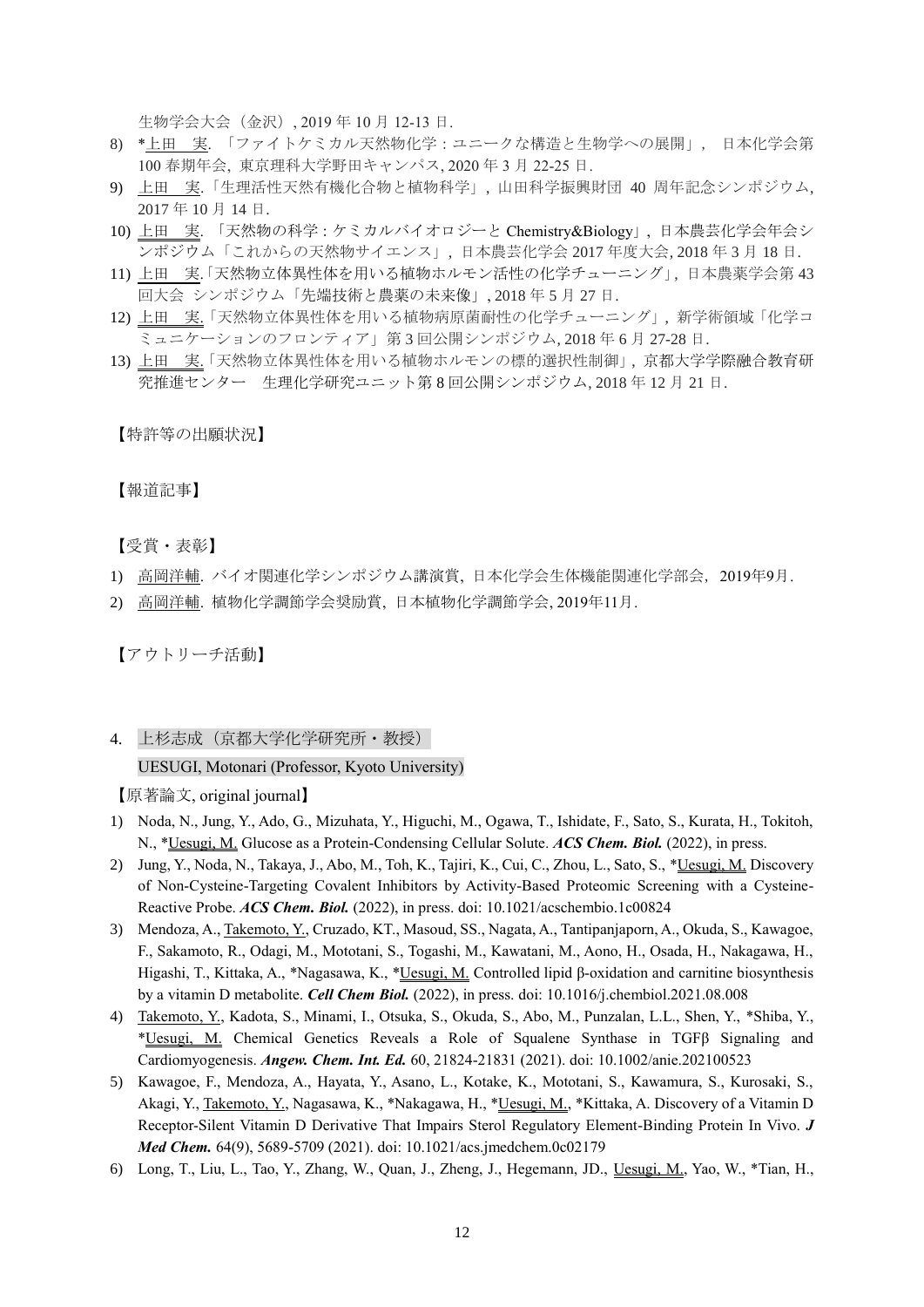\*Wang, H. Light-Controlled Tyrosine Nitration of Proteins. *Angew. Chem. Int. Ed.* 60, 13414-13422 (2021). doi: 10.1002/anie.202102287

- 7) Kaufmann, M., Schlingmann, K-P., Berezin, L., Molin, A., Sheftel, J., Vig, M., Gallagher, JC., Nagata, A., Masoud, SS., Sakamoto, R., Nagasawa, K., Uesugi, M., Kottler, ML., Konrad, M., \*Jones, G. Differential diagnosis of vitamin D–related hypercalcemia using serum vitamin D metabolite profiling. *JBMR*, 36, 1340- 1350 (2021). doi: 10.1002/jbmr.4306
- 8) Li, Q., Meissner, TB., Wang, F., Du, Z., Ma, S., Kshirsagar, S., Tilburgs, T., Buenrostro, JD., Uesugi, M., Strominger, JL. ELF3 activated by a superenhancer and an autoregulatory feedback loop is required for highlevel HLA-C expression on extravillous trophoblasts. *Proc. Natl. Acad. Sci. USA.,* in press (2021). doi: [10.1073/pnas.2025512118](https://doi.org/10.1073/pnas.2025512118)
- 9) Hakariya, H., Takashima, I., Takemoto, M., Noda, N., Sato, S., Uesugi, M. Non-genetic cell-surface modification with a self-assembling molecular glue. *Chem Commun.,* 57, 1470-1473 (2021). doi: [10.1039/D0CC07171D](https://doi.org/10.1039/D0CC07171D)
- 10) Jin, S., Vu, HV., Hioki, K., Noda, N., Yoshida, H., Shimane, T., Ishizuka, S., Takashima, I., Mizuhata, Y., Pe, KB., Ogawa, T., Nishimura, N., Packwood, D., Tokitoh, N., Kurata, H., Yamasaki, S., Ishii, KJ., Uesugi, M. Discovery of Self-Assembling Small Molecules as Vaccine Adjuvants. *Angew. Chem. Int. Ed.* 60(2), 961- 969 (2021). doi: [10.1002/anie.202011604](https://doi.org/10.1002/anie.202011604) [press release]
- 11) Ito, D., Kawazoe, Y., Sato, A., Uesugi, M., Hirata, H. Identification of the hypertension drug niflumic acid as a glycine receptor inhibitor. *Sci. Rep.*, 10(1):13999, 2020. doi: 10.1038/s41598-020-70983-2
- 12) Punzalan, LL., Jiang, L., Mao, D., Mahapatra, AD., Sato, S., Takemoto, Y., Tsujimura, M., Kusamori, K., Nishikawa, M., Zhou, L., Uesugi, M. Chemoproteomic Profiling of a Pharmacophore-Focused Chemical Library. *Cell Chem Biol.*, 27, 708-718 (2020). doi[: 10.1016/j.chembiol.2020.04.007](https://doi.org/10.1016/j.chembiol.2020.04.007)
- 13) Zhang, X., Jiang, L., Huang, K., Fang, C., Li, J., Yang, J., Li, H., Ruan, X., Wang, P., Mo, M., Wu, O., Xu, Y., Peng, C., Uesugi, M., \*Ye, D., \*Yu, FX., \*Zhou, L. Site-Selective Phosphoglycerate Mutase 1 Acetylation by a Small Molecule. *ACS Chem. Biol.*, 15, 632-639, 2020.
- 14) Takemoto, Y., Mao, D., Punzalan, LL., Götze, S., Sato, SI., Uesugi, M. Discovery of a Small-Molecule-Dependent Photolytic Peptide. *J. Am. Chem. Soc.*, 142(3), 1142-1146, 2020.
- 15) Nagata, A., Akagi, Y., Asano, L., Kotake, K., Kawagoe, F., Mendoza, A., Masoud, SS., Usuda, K., Yasui, K., Takemoto, Y., \*Kittaka, A., \*Nagasawa, K., \*Uesugi, M. Synthetic Chemical Probes That Dissect Vitamin D Activities. *ACS Chem. Biol.*, 14(12), 2851-2858, 2019.
- 16) Furuta, T., Mizukami, Y., Asano, L., Kotake, K., Ziegler, S., Yoshida. H., Watanabe, M., Sato, S., Waldmann, H., Nishikawa, N., Uesugi, M. Nutrient-Based Chemical Library as a Source of Energy Metabolism Modulators. *ACS Chem. Biol.* 14(9), 1860-1865, 2019.
- 17) Takashima, I., Kusamori, K., Hakariya, H., Takashima, M., Vu, TH., Mizukami, Y., Noda, N., Takayama, Y., Katsuda, Y., Sato, S., Takakura, Y., Nishikawa, M., Uesugi, M. Multifunctionalization of Cells with a Self-Assembling Molecule to Enhance Cell Engraftment. *ACS Chem. Biol.*, 14, 775-783, 2019.
- 18) Kawagoe, F., Sugiyama, T., Yasuda, K., Uesugi, M., Sakaki, T., Kittaka, A. Concise synthesis of 23 hydroxylated vitamin D3 metabolites. *J Steroid Biochem Mol Biol.,* 186, 161-168, 2019.
- 19) Nishikawa, Y., Kodama, Y., Shiokawa, M., Matsumori, T., Marui, S., Kuriyama, K., Kuwada, T., Sogabe, Y., Kakiuchi, N., Tomono, T., Mima, A., Morita, T., Ueda, T., Tsuda, M., Yamauchi, Y., Sakuma, Y., Ota, Y., Maruno, T., Uza, N., Uesugi, M., Kageyama, R., Chiba, T., Seno, H. Hes1 plays an essential role in Krasdriven pancreatic tumorigenesis. *Oncogene***.**, 2019. doi: 10.1038/s41388-019-0718-5.
- 20) Mashimo, Y., Yoshioka, M., Tokunaga, Y., Fockenberg, C., Terada, S., Koyama, Y., Shibata-Seki, T., Yoshimoto, K., Sakai, R., Hakariya, H., Liu, L., Akaike, T., Kobatake, E., How, SE., Uesugi, M., Chen, Y., Kamei, KI. Fabrication of a Multiplexed Artificial Cellular MicroEnvironment Array. *[J Vis Exp.](https://www.ncbi.nlm.nih.gov/pubmed/?term=Fabrication+of+a+Multiplexed+Artificial+Cellular+MicroEnvironment+Array.)*, 139, e57377, 2018.
- 21) Li, Q., Yoshimura, H., Komiya, M., Tajiri, K., Uesugi, M., Hata, Y., Ozawa, T. A robust split-luciferase-based cell fusion screening for discovering myogenesis-promoting molecules. *Analyst***.** 143(14), 3472-3480, 2018.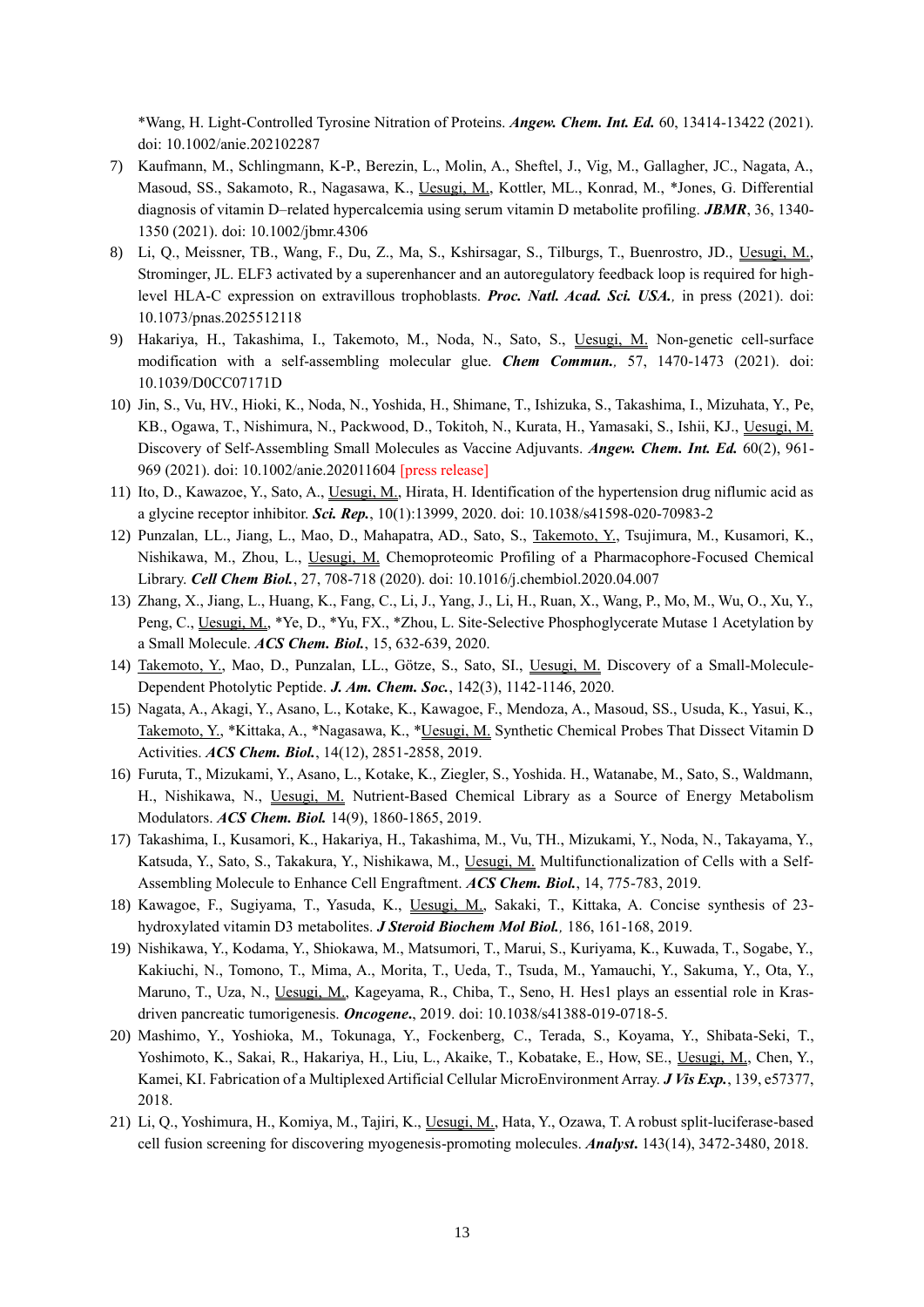- 22) [Ohkanda, J.](https://www.ncbi.nlm.nih.gov/pubmed/?term=Ohkanda%20J%5BAuthor%5D&cauthor=true&cauthor_uid=30238524), [Kusumoto, A.,](https://www.ncbi.nlm.nih.gov/pubmed/?term=Kusumoto%20A%5BAuthor%5D&cauthor=true&cauthor_uid=30238524) [Punzalan, L.](https://www.ncbi.nlm.nih.gov/pubmed/?term=Punzalan%20L%5BAuthor%5D&cauthor=true&cauthor_uid=30238524), [Masuda, R.,](https://www.ncbi.nlm.nih.gov/pubmed/?term=Masuda%20R%5BAuthor%5D&cauthor=true&cauthor_uid=30238524) [Wang, C](https://www.ncbi.nlm.nih.gov/pubmed/?term=Wang%20C%5BAuthor%5D&cauthor=true&cauthor_uid=30238524)., [Parvatkar, P.](https://www.ncbi.nlm.nih.gov/pubmed/?term=Parvatkar%20P%5BAuthor%5D&cauthor=true&cauthor_uid=30238524), [Akase, D.](https://www.ncbi.nlm.nih.gov/pubmed/?term=Akase%20D%5BAuthor%5D&cauthor=true&cauthor_uid=30238524), [Aida, M.](https://www.ncbi.nlm.nih.gov/pubmed/?term=Aida%20M%5BAuthor%5D&cauthor=true&cauthor_uid=30238524), [Uesugi,](https://www.ncbi.nlm.nih.gov/pubmed/?term=Uesugi%20M%5BAuthor%5D&cauthor=true&cauthor_uid=30238524)  [M.](https://www.ncbi.nlm.nih.gov/pubmed/?term=Uesugi%20M%5BAuthor%5D&cauthor=true&cauthor_uid=30238524), [Higuchi, Y.](https://www.ncbi.nlm.nih.gov/pubmed/?term=Higuchi%20Y%5BAuthor%5D&cauthor=true&cauthor_uid=30238524), [Kato, N.](https://www.ncbi.nlm.nih.gov/pubmed/?term=Kato%20N%5BAuthor%5D&cauthor=true&cauthor_uid=30238524) Structural Effect of Fusicoccin upon Upregulation of 14-3-3-Phospholigand Interaction and Cytotoxic Activity. *Chemistry*, 24, 16066-16071, 2018.
- 23) Yatsuzuka, K., Sato, S., Pe, KB., Katsuda, Y., Takashima I., Watanabe, M., Uesugi, M. Live-Cell Imaging of Multiple Endogenous mRNAs Permits the Direct Observation of RNA Granule Dynamics. *Chem. Commun.* 54, 7151-7154, 2018.
- 24) Perron, A., Nishikawa, Y., Iwata, J., Shimojo, H., Takaya, J., Kobayashi, K., Imayoshi, I., Mbenza, NM., Takenoya, M., Kageyama, R., Kodama, Y., Uesugi, M. Small-molecule screening yields a compound that inhibits the cancer-associated transcription factor Hes1 via the PHB2 chaperone. *J Biol Chem.* 293, 8285- 8294, 2018.
- 25) Mao, D., Chung, X.K.W., Andoh-Noda, T., Qin, Y., Sato, S., Takemoto, Y., Akamatsu, W., Okano, H., Uesugi, M. Chemical decontamination of iPS cell‐derived neural cell mixtures. *Chem. Commun.*, 54, 1355-1358, 2018.

【解説・総説, review】

1) 竹本 靖,上杉志成.ケミカルバイオロジーが切り開くビタミン D3 の新機能.日本農芸化学会機 関誌「化学と生物」,58, 141-142, 2020

【著書】

### 【招待講演・基調講演】

国際:

- 1) Uesugi, M. Identification of Protein Targets of Lactone-Vitamin D3. Pacifichem2021 (#361 Drug-Discovery Based on Natural Products Chemistry; Isolation, Synthesis, and Biosynthesis), Hawaii, USA (Online), Dec. 2021. (招待講演)
- 2) Uesugi, M. Self-Assembling Bioactive Small Molecules. Pacifichem2021 (#350 New Frontier of Chemical Probes Exploring Biology and Medicine), Hawaii, USA (Online), Dec. 2021. (招待講演)
- 3) Uesugi, M. Self-Assembling Bioactive Small Molecules. ACBI 2021 Online Meeting. Zoom, Feb. 2021. (招 待講演)
- 4) Uesugi, M. Lipid Control by Vitamin D. The 8th Seoul Symposium on Bone Health (SSBH). Online, Nov. 2020. (招待講演)
- 5) Uesugi, M. New Directions of Chemical Biology: Self-Assembling Chemicals as New Vaccine Adjuvants. Fudan University International Academic Forum. Zoom, Dec. 2020. (招待講演)
- 6) Uesugi, M. Self-Assembling Bioactive Small Molecules. Shanghai-Kyoto Chemistry Forum. Zoom, Dec. 2020. (招待講演)
- 7) Uesugi, M. Synthetic Molecules for Cell Biology and Cell Therapy. Special Seminar, Shanghai Jiao Tong University, Zhiyuan College. Shanghai, China. May 2019. (招待講演)
- 8) Uesugi, M. Self-Assembling Bioactive Molecules. Academia Sinica/iCeMS Joint Symposium. Taiwan, June 2019. (招待講演)
- 9) Uesugi, M. Small Molecules That Control Energy Metabolism. The 92nd Annual Meeting of the Japanese Biochemical Society. Yokohama, Japan. September 2019. (招待講演)
- 10) Uesugi, M. Self-Assembling Bioactive Small Molecules. 2019 Cold Spring Harbor Asia Conference on Chemical Biology and Drug Discovery. Suzhou, China. October-November 2019. (招待講演)
- 11) Uesugi, M. Small Molecules That Control Energy Metabolism8th Annual Conference of International Chemical Biology Society (ICBS-2019). Hyderabad, India. November 2019. (招待講演)
- 12) Uesugi, M. Small Molecules Tools for Cell Therapy. 2019 Zhangjiang International Summit on Cell Therapy. Shanghai, China. November 2019. (招待講演)
- 13) Uesugi, M. Chemical Dissection of Vitamin D Activities. The Fourth A3 Roundtable Meeting on Asia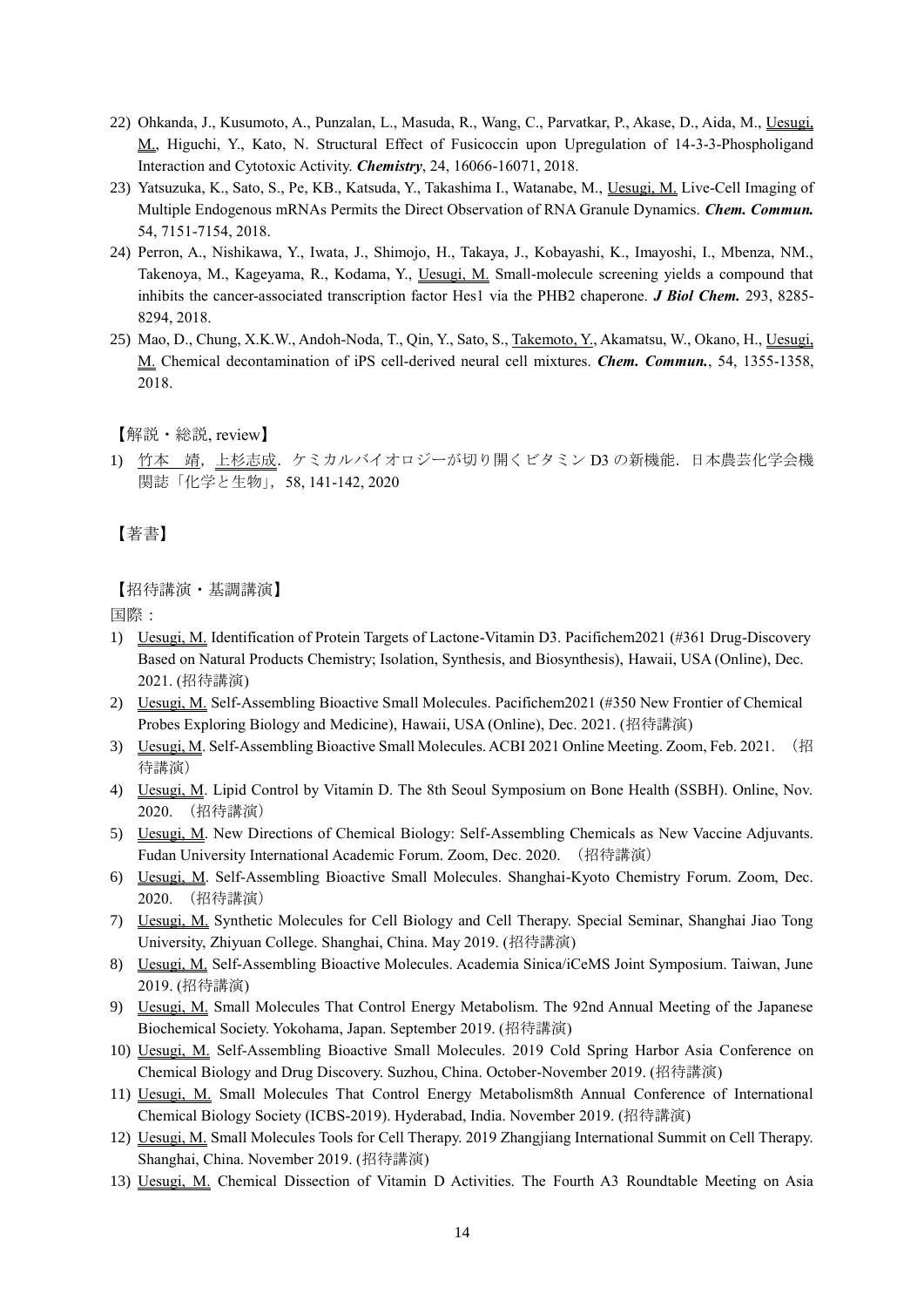Chemical Probe Research Hub. Sendai, Japan. November 2019. (招待講演)

- 14) Uesugi, M. Synthetic Small Molecule Tools for Cell Biology. IUPAC International Symposium on Bioorganic Chemistry (ISBOC-12). Shenzhen, China. December 2019. (招待講演)
- 15) Uesugi, M. New Opportunities of Synthetic Bioactive Molecules. First Forum on Biomedical Research & Innovation by iCeMS, Kyoto University and Shenyang Pharmaceutical University. Shenyang, China. January 2020. (招待講演)
- 16) Uesugi, M. New Opportunities of Synthetic Bioactive Molecules. IIT Bombay Research Seminar. Mumbai, India. February 2020. (招待講演)
- 17) Uesugi, M. New Opportunities of Synthetic Bioactive Molecules. CSIR-Indian Institute of Chemical Biology Research Seminar. Kolkata, India. February 2020. (招待講演)
- 18) Uesugi, M. Small Molecules That Control Energy Metabolism. 2019 Queenstown Molecular Biology (QMB) Meetings in Shanghai, Shanghai, China, 2019.
- 19) Uesugi, M. Synthetic Molecules That Control Energy Metabolism. 2nd SPIRITS Symposium, Kyoto, Japan, January, 2019.
- 20) Uesugi, M. Small Molecules That Control Energy Metabolism. The 1st International Symposium on the Chemical Communications (ISCC2019), Tokyo, Japan, January, 2019.
- 21) Uesugi, M. Small Molecules That Control Energy Metabolism. Special Seminar, Nanjing University, Nanjing, China, December, 2018.
- 22) Uesugi, M. Nutrient-Oriented Peptide Library as a Source of Energy Metabolism Modulators. 10th International Peptide Symposium, Kyoto, Japan, December, 2018.
- 23) Uesugi, M. Small Molecules That Control Energy Metabolism. A3 Lecture, Zhejiang University, Hangzhou, China, November, 2018.
- 24) Uesugi, M. Synthetic Molecules for Cell Biology and Cell Therapy. BOSS XVI-16th Belgian Organic Synthesis Symposium, Brussels, Belgium, July, 2018.
- 25) Uesugi, M. Small Molecules That Control Lipid Homeostasis. The 24th IUBMB and 15th FAOBMB Congress, Seoul, Korea, June, 2018.
- 26) Uesugi, M. 25-hydroxyvitamin D and Lipid Metabolism. The 21st Workshop on Vitamin D, Barcelona, Spain, May, 2018.
- 27) Uesugi, M. New Opportunities of Synthetic Bioactive Molecules. POSTECH Seminar, Pohang, Korea, April, 2018.
- 28) Uesugi, M. Synthetic Small-Molecule Tools for Cell Biology. The Second A3 Roundtable Meeting on Asia Chemical Probe Research Hub, Hangzhou, China, November, 2017.
- 29) Uesugi, M. Synthetic Small-Molecule Tools for Cell Biology and Cell Therapy. AFPS2017 Integration, Improvement and Innovation toward Targeted Drug Discovery, Xiamen, China, November, 2017.
- 30) Uesugi, M. Chemical Biology Research: Basics and Examples. Special Lecture, University of the Philippines, Diliman, Manila, Philippines, October, 2017.
- 31) Uesugi, M. Chemical Biology Research: Basics and Examples. Special Lecture, University of Santo Tomas, Department of Biochemistry, Manila, Philippines, October, 2017.
- 32) Uesugi, M. Nutrient-Oriented Chemical Library. ACBI 2017 Ulaanbaatar Meeting, Ulaanbaatar, Mongolia, September, 2017.
- 33) Uesugi, M. Chemical Biology Research: Basics and Examples. Amgen Scholars Program Seminar, Kyoto, Japan, July, 2017.

国内:

- 1) 上杉志成. 栄養素結合体の化学コミュニケーション. 新学術領域研究(研究領域提案型)「化学コミ ュニケーションのフロンティア」第 8 回公開シンポジウム. オンライン. 7 月, 2021. (招待講演)
- 2) 上杉志成. 自己集合性ワクチンアジュバントの発見. 第 94 回日本生化学会大会 創薬を志向したケ ミカルバイオロジー. オンライン. 1 月, 2022. (招待講演)
- 3) 竹本 靖. 光反応性プローブを用いた生理活性小分子化合物の標的同定. JT 講演会. 横浜市. 1 月, 2022. (招待講演)